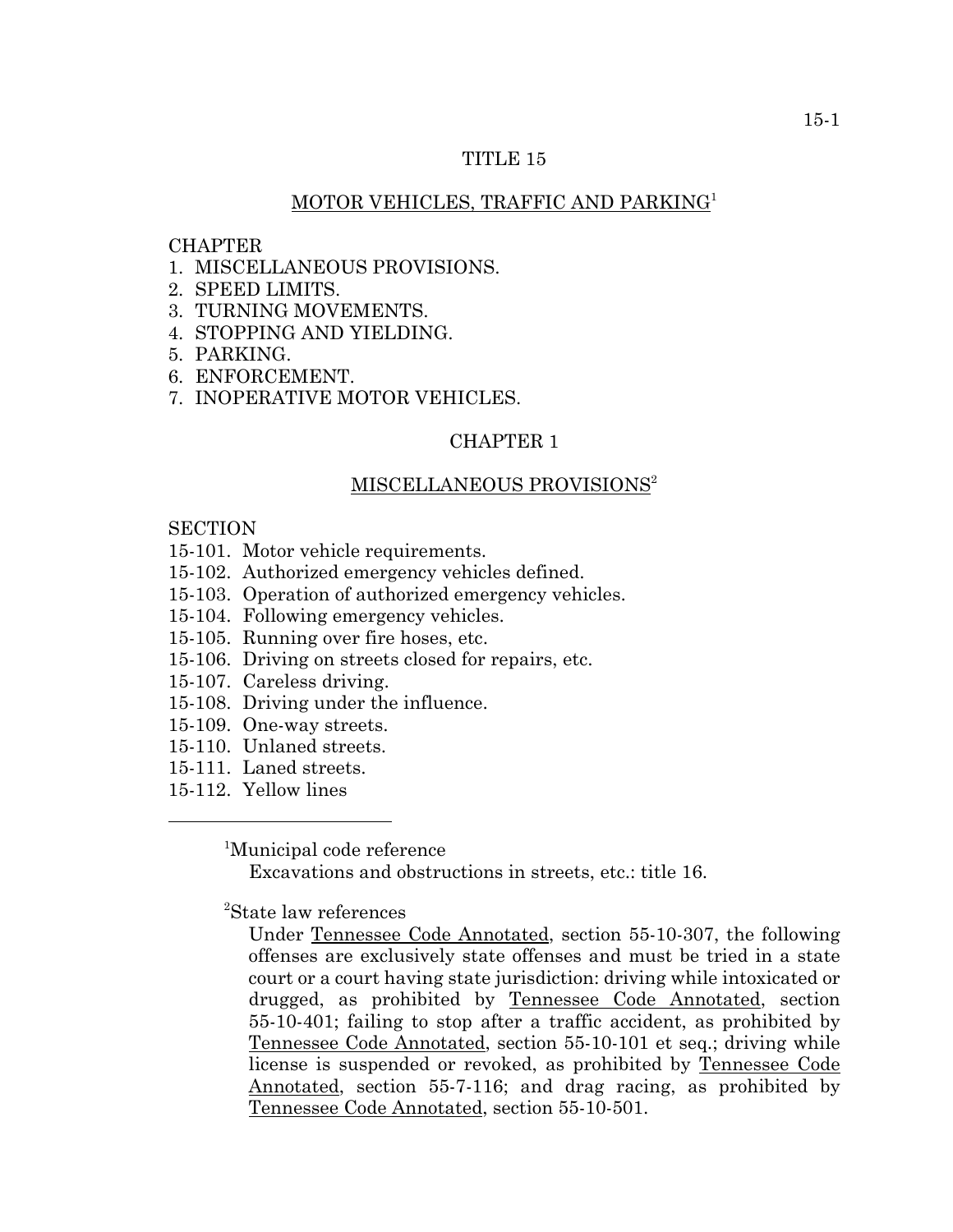- 15-113. Miscellaneous traffic-control signs, etc.
- 15-114. General requirements for traffic-control signs, etc.
- 15-115. Unauthorized traffic-control signs, etc.
- 15-116. Presumption with respect to traffic-control signs, etc.
- 15-117. School safety patrols.
- 15-118. Driving through funerals or other processions.
- 15-119. Damaging pavements.
- 15-120. Clinging to vehicles in motion.
- 15-121. Riding on outside of vehicles.
- 15-122. Backing vehicles.
- 15-123. Projections from the rear of vehicles.
- 15-124. Causing unnecessary noise.
- 15-125. Vehicles and operators to be licensed.
- 15-126. Passing.
- 15-127. Bicycle riders, etc.
- 15-128. Registration of motor vehicles.
- 15-129. Use of driver's license in lieu of bond.

15-101. Motor vehicle requirements. It shall be unlawful for any person to operate any motor vehicle within the corporate limits unless such vehicle is equipped with properly operating muffler, lights, brakes, horn, and such other equipment as is prescribed and required by chapter 9, title 59, of the Tennessee Code Annotated. (1977 Code, § 9-101)

15-102. Authorized emergency vehicles defined. Authorized emergency vehicles shall be fire department vehicles, police vehicles, and such ambulances and other emergency vehicles as are designated by the chief of police. (1977 Code, § 9-102)

15-103. Operation of authorized emergency vehicles.<sup>1</sup> (1) The driver of an authorized emergency vehicle, when responding to an emergency call, or when in the pursuit of an actual or suspected violator of the law, or when responding to but not upon returning from a fire alarm, may exercise the privileges set forth in this section, subject to the conditions herein stated.

(2) The driver of an authorized emergency vehicle may park or stand, irrespective of the provisions of this title; proceed past a red or stop signal or stop sign, but only after slowing down to ascertain that the intersection is clear; exceed the maximum speed limit and disregard regulations governing direction

<sup>&</sup>lt;sup>1</sup>Municipal code reference

Operation of other vehicles upon the approach of emergency vehicles: section 15-401.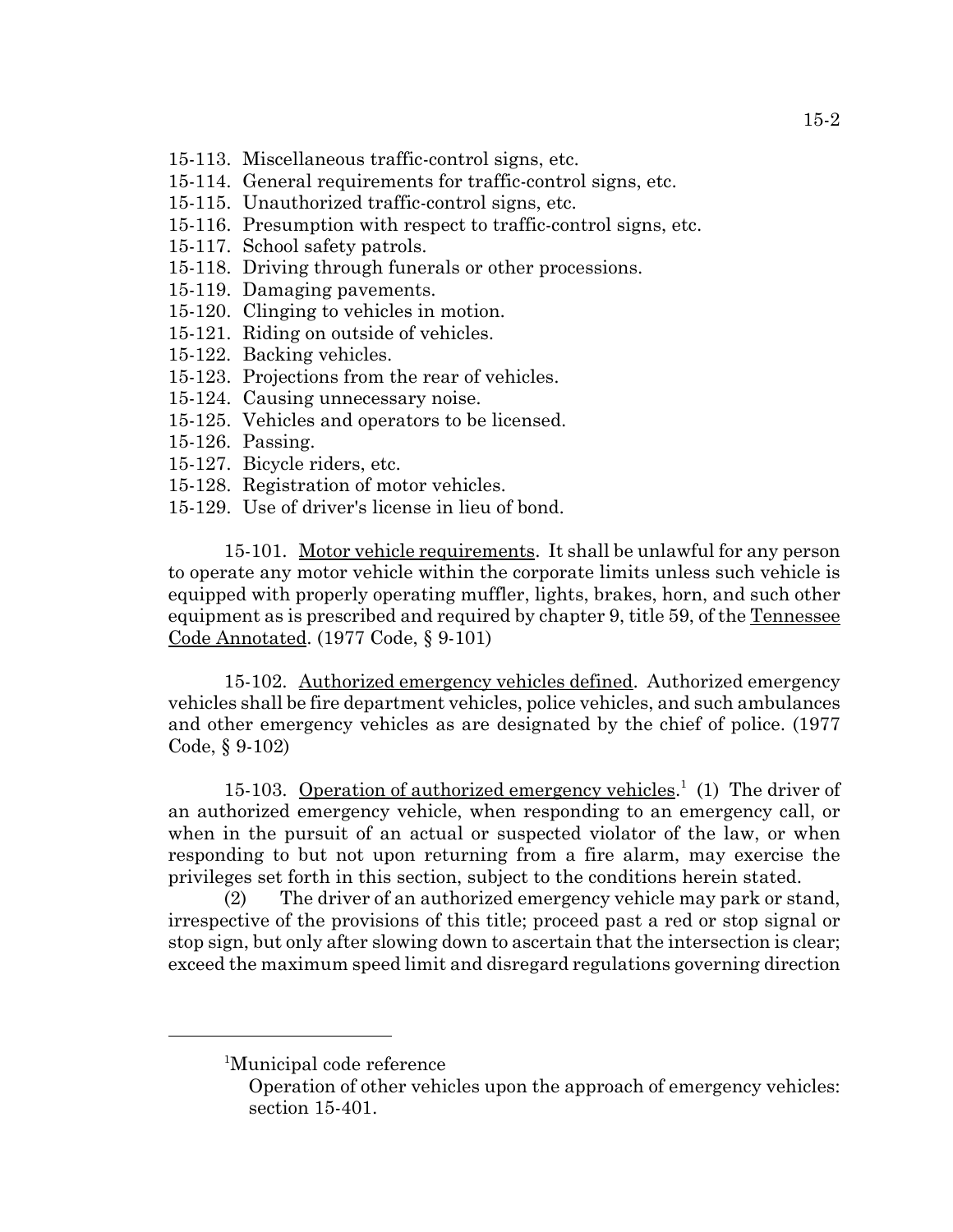of movement or turning in specified directions so long as he does not endanger life or property.

(3) The exemptions herein granted for an authorized emergency vehicle shall apply only when the driver of any such vehicle while in motion sounds an audible signal by bell, siren, or exhaust whistle and when the vehicle is equipped with at least one (1) lighted lamp displaying a red light visible under normal atmospheric conditions from a distance of 500 feet to the front of such vehicle, except that an authorized emergency vehicle operated as a police vehicle need not be equipped with or display a red light visible in front of the vehicle.

(4) The foregoing provisions shall not relieve the driver of an authorized emergency vehicle from the duty to drive with due regard for the safety of all persons, nor shall such provisions protect the driver from the consequences of his reckless disregard for the safety of others. (1977 Code, § 9-103)

15-104. Following emergency vehicles. No driver of any vehicle shall follow any authorized emergency vehicle apparently traveling in response to an emergency call closer than five hundred (500) feet or drive or park such vehicle within the block where fire apparatus has stopped in answer to a fire alarm. (1977 Code, § 9-104)

15-105. Running over fire hoses, etc. It shall be unlawful for any person to drive over any hose lines or other equipment of the fire department except in obedience to the direction of a fireman or policeman. (1977 Code, § 9-105)

15-106. Driving on streets closed for repairs, etc. Except for necessary access to property abutting thereon, no motor vehicle shall be driven upon any street that is barricaded or closed for repairs or other lawful purpose. (1977 Code, § 9-106)

15-107. Careless driving. It shall be unlawful for any person to operate a motor vehicle upon the streets and highways of the City of Collegedale in a careless unattentive manner. For the purpose of this section careless and unattentive driving is defined to mean:

(1) Failure to drive in a careful and prudent manner, having due regard for the width, grade, curves, corners, shoulders, traffic and all other attendant circumstances, so as to endanger life, limb, or property of any person, or

(2) To operate a motor vehicle which has frost, fog or other foreign matter or debris upon its windshield or windows which obstruct the vision of the driver. (1977 Code, § 9-107)

15-108. Driving under the influence. No person shall drive or operate any automobile or other motor driven vehicle while under the influence of an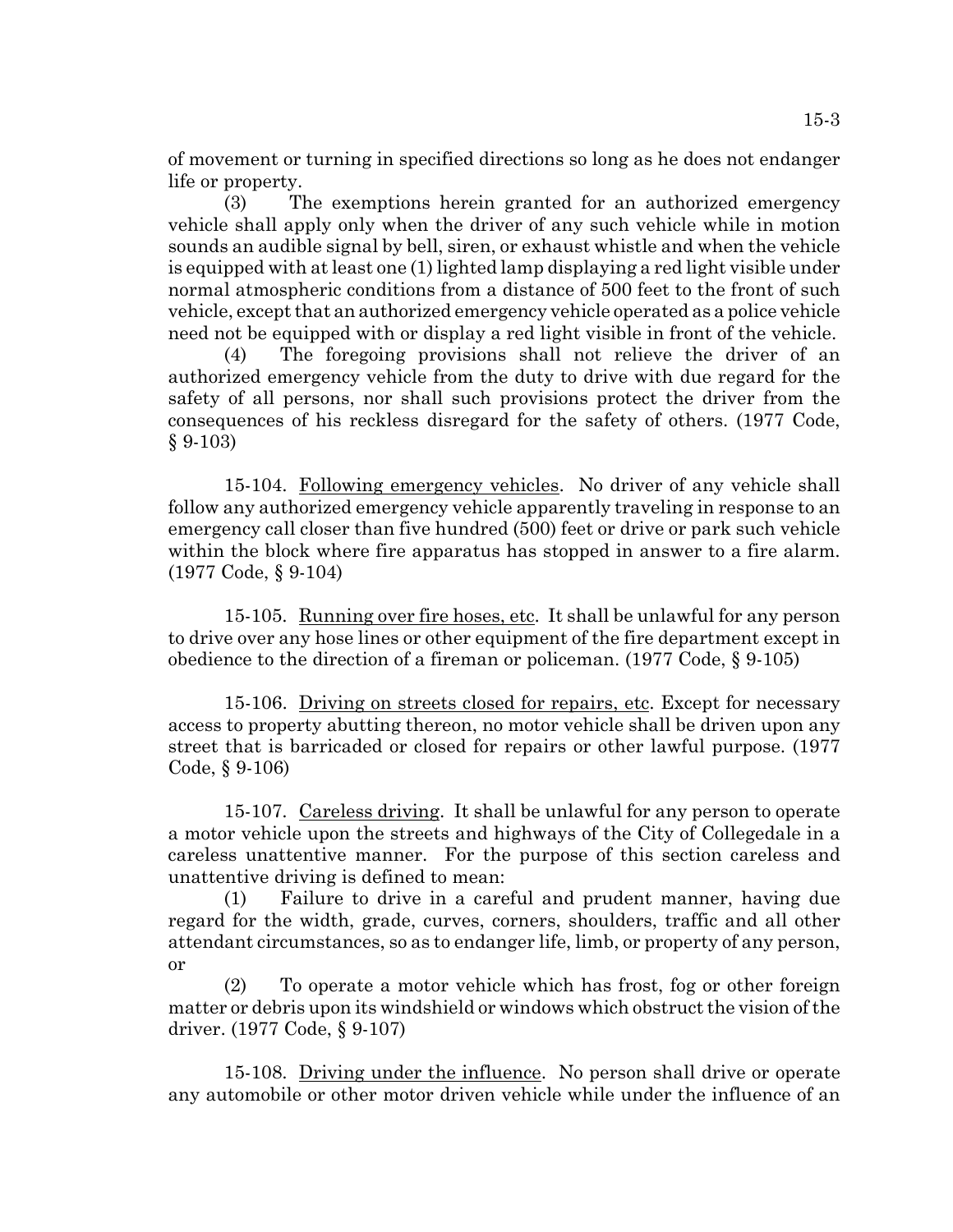intoxicant, or while under the influence of narcotic drugs, or while under the influence of drugs producing stimulating effects on the central nervous system. (1977 Code, § 9-108)

15-109. One-way streets. On any street for one-way traffic with posted signs indicating the authorized direction of travel at all intersections offering access thereto, no person shall operate any vehicle except in the indicated direction. (1977 Code, § 9-109)

15-110. Unlaned streets. (1) Upon all unlaned streets of sufficient width a vehicle shall be driven upon the right half of the street except:

(a) When lawfully overtaking and passing another vehicle proceeding in the same direction.

(b) When the right half of a roadway is closed to traffic while under construction or repair.

(c) Upon a roadway designated and signposted by the city for one-way traffic.

(2) All vehicles proceeding at less than the normal speed of traffic at the time and place and under the conditions then existing shall be driven as close as practicable to the right hand curb or edge of the roadway, except when overtaking and passing another vehicle proceeding in the same direction or when preparing for a left turn. (1977 Code, § 9-110)

15-111. Laned streets. On streets marked with traffic lanes, it shall be unlawful for the operator of any vehicle to fail or refuse to keep his vehicle within the boundaries of the proper lane for his direction of travel except when lawfully passing another vehicle or preparatory to making a lawful turning movement.

On two (2) lane and three (3) lane streets the proper lane for travel shall be the right hand lane unless otherwise clearly marked. On streets with four (4) or more lanes either of the right hand lanes shall be available for use except that traffic moving at less than the normal rate of speed shall use the extreme right hand lane. On one-way streets either lane may be lawfully used in the absence of markings to the contrary. (1977 Code, § 9-111)

15-112. Yellow lines. On streets with a yellow line placed to the right of any lane line or center line such yellow line shall designate a no-passing zone, and no operator shall drive his vehicle or any part thereof across or to the left of such yellow line except when necessary to make a lawful left turn from such street. (1977 Code, § 9-112)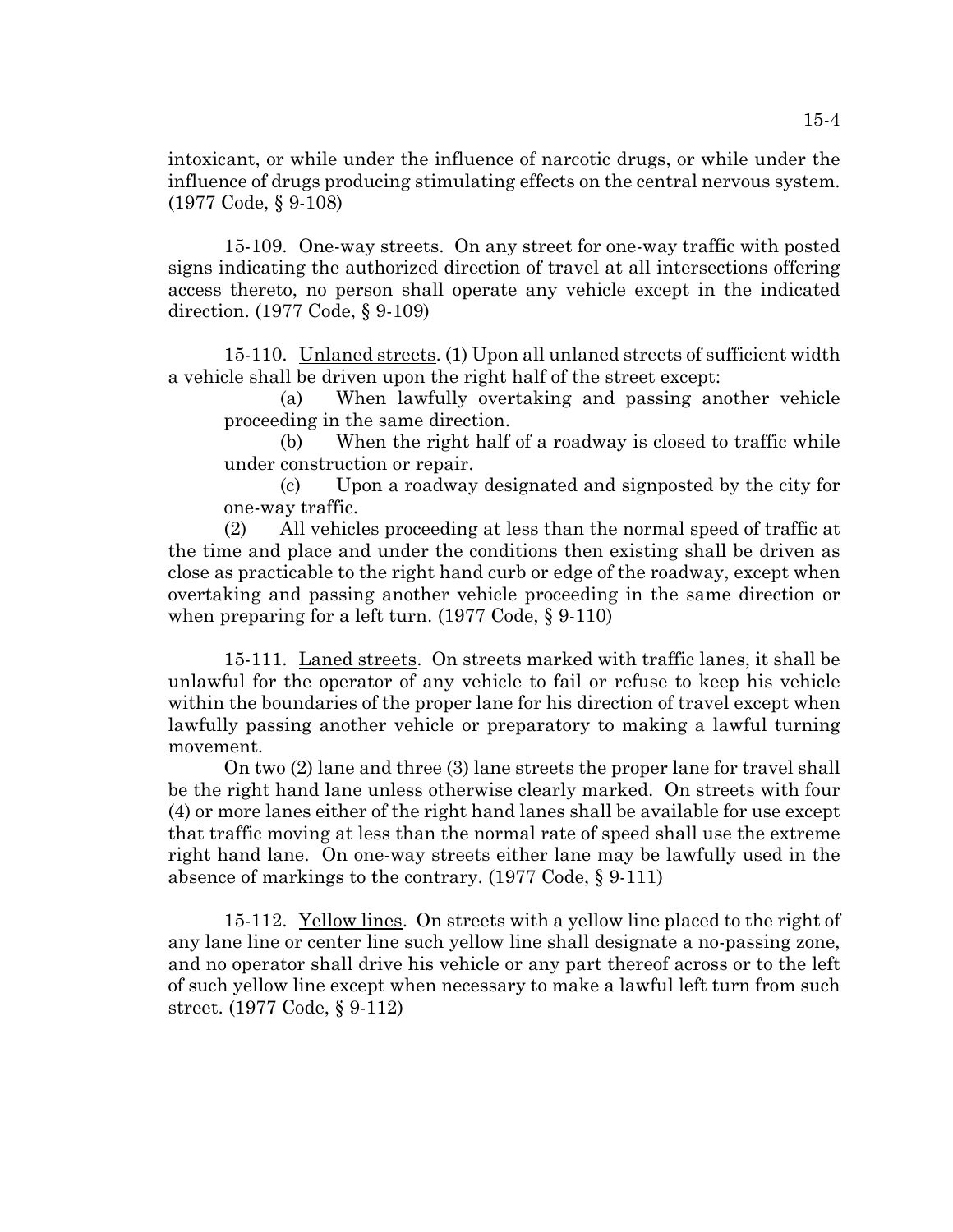15-113. Miscellaneous traffic-control signs, etc.<sup>1</sup> It shall be unlawful for any pedestrian or the operator of any vehicle to violate or fail to comply with any traffic-control sign, signal, marking, or device placed or erected by the state or the city unless otherwise directed by a police officer.

 It shall be unlawful for any pedestrian or the operator of any vehicle to willfully violate or fail to comply with the reasonable directions of any police officer. (1977 Code, § 9-113)

15-114. General requirements for traffic-control signs, etc. All traffic-control signs, signals, markings, and devices shall conform to the latest revision of the Manual on Uniform Traffic Control Devices for Streets and Highways,<sup>2</sup> published by the U.S. Bureau of Public Roads, and shall, so far as practicable, be uniform as to type and location throughout the city. This section shall not be construed as being mandatory but is merely directive. (1977 Code,  $§ 9-114)$ 

15-115. Unauthorized traffic-control signs, etc. No person shall place, maintain, or display upon or in view of any street, any unauthorized sign, signal, marking, or device which purports to be or is an imitation of or resembles an official traffic-control sign, signal, marking, or device or railroad sign or signal, or which attempts to control the movement of traffic or parking of vehicles, or which hides from view or interferes with the effectiveness of any official traffic-control sign, signal, marking, or device or any railroad sign or signal. (1977 Code, § 9-115)

15-116. Presumption with respect to traffic-control signs, etc. When a traffic-control sign, signal, marking, or device has been placed, the presumption shall be that it is official and that it has been lawfully placed by the proper city authority. (1977 Code, § 9-116)

15-117. School safety patrols. All motorists and pedestrians shall obey the directions or signals of school safety patrols, when such patrols are assigned under the authority of the chief of police, and are acting in accordance with instructions; provided, that such persons giving any order, signal, or direction shall at the time be wearing some insignia and/or using authorized flags for giving signals. (1977 Code, § 9-117)

 $2$ This manual may be obtained from the Superintendent of Documents, U.S. Government Printing Office, Washington, D.C. 20402.

<sup>&</sup>lt;sup>1</sup>Municipal code references

Stop signs, yield signs, flashing signals, pedestrian control sign, traffic control signals generally: section 15-405--15-409.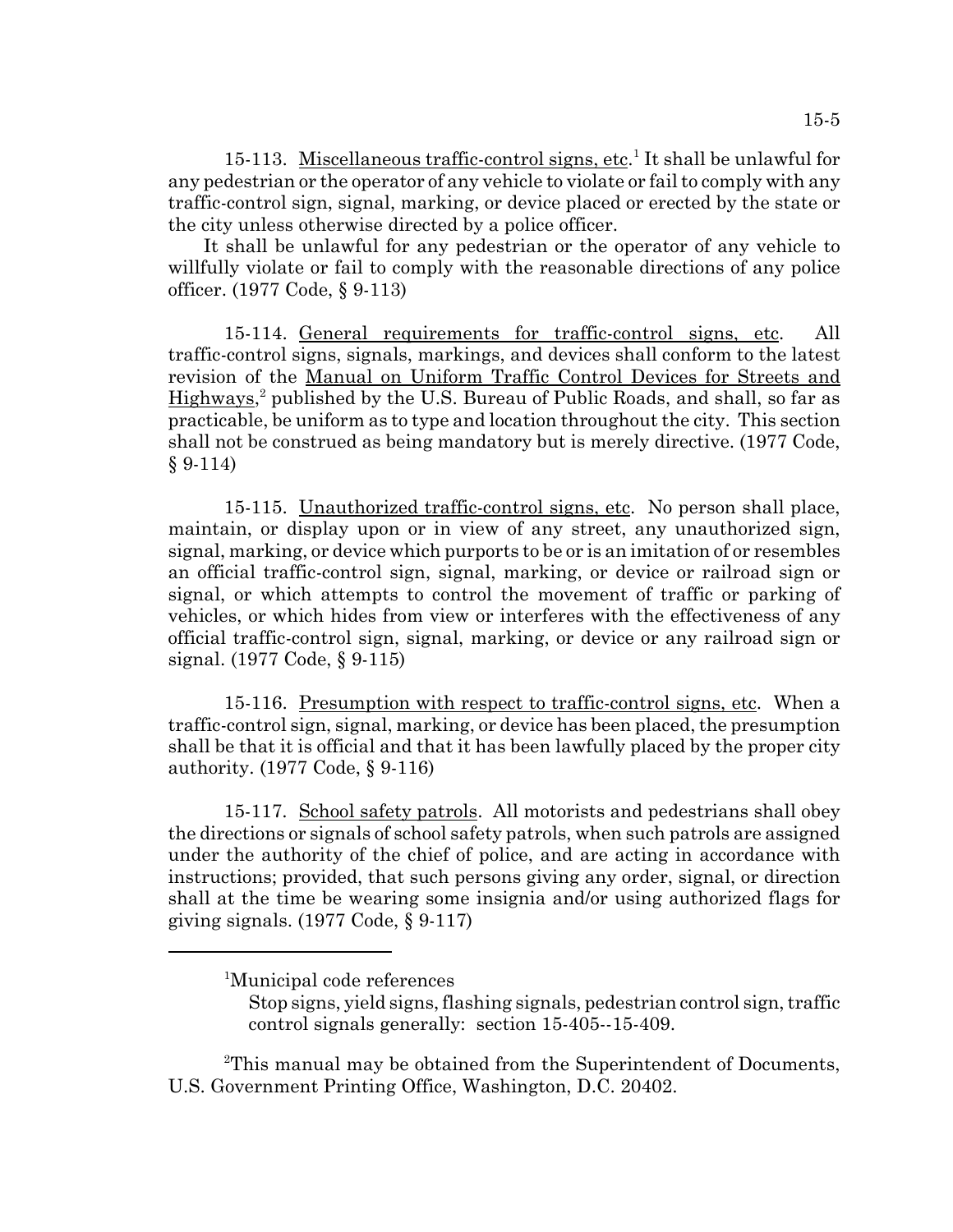15-118. Driving through funerals or other processions. Except when otherwise directed by a police officer no driver of a vehicle shall drive between the vehicles comprising a funeral or other authorized procession while they are in motion and when such vehicles are conspicuously designated. (1977 Code,  $§ 9-118)$ 

15-119. Damaging pavements. No person shall operate upon any street of the city any vehicle, motor propelled or otherwise, which by reason of its weight or the character of its wheels or track is likely to damage the surface or foundation of the street. (1977 Code, § 9-119)

15-120. Clinging to vehicles in motion. It shall be unlawful for any person traveling upon any bicycle, motorcycle, coaster, sled, roller skates, or any other vehicle to cling to, or attach himself or his vehicle to any other moving vehicle upon any street, alley, or other public way or place. (1977 Code, § 9-120)

15-121. Riding on outside of vehicles. It shall be unlawful for any person to ride, or for the owner or operator of any motor vehicle being operated on a street, alley, or other public way or place to permit any person to ride on any portion of such vehicle not designed or intended for the use of passengers. This section shall not apply to persons engaged in the necessary discharge of lawful duties nor to persons riding in the load-carrying space of trucks. (1977 Code, § 9-121)

15-122. Backing vehicles. The driver of a vehicle shall not back the same unless such movement can be made with reasonable safety and without interfering with other traffic. (1977 Code, § 9-122)

15-123. Projections from the rear of vehicles. Whenever the load or any projecting portion of any vehicle shall extend beyond the rear of the bed or body thereof the operator shall display at the end of such load or projection, in such position as to be clearly visible from the rear of such vehicle, a red flag being not less than twelve (12) inches square. Between one-half (½) hour after sunset and one-half  $(\frac{1}{2})$  hour before sunrise there shall be displayed in place of the flag a red light plainly visible under normal atmospheric conditions at least two hundred (200) feet from the rear of such vehicle. (1977 Code, § 9-123)

15-124. Causing unnecessary noise. It shall be unlawful for any person to cause unnecessary noise by unnecessarily sounding the horn, "racing" the motor, or causing the "screeching" or "squealing" of the tires on any motor vehicle. (1977 Code, § 9-124)

15-125. Vehicles and operators to be licensed. It shall be unlawful for any person to operate a motor vehicle in violation of the "Tennessee Motor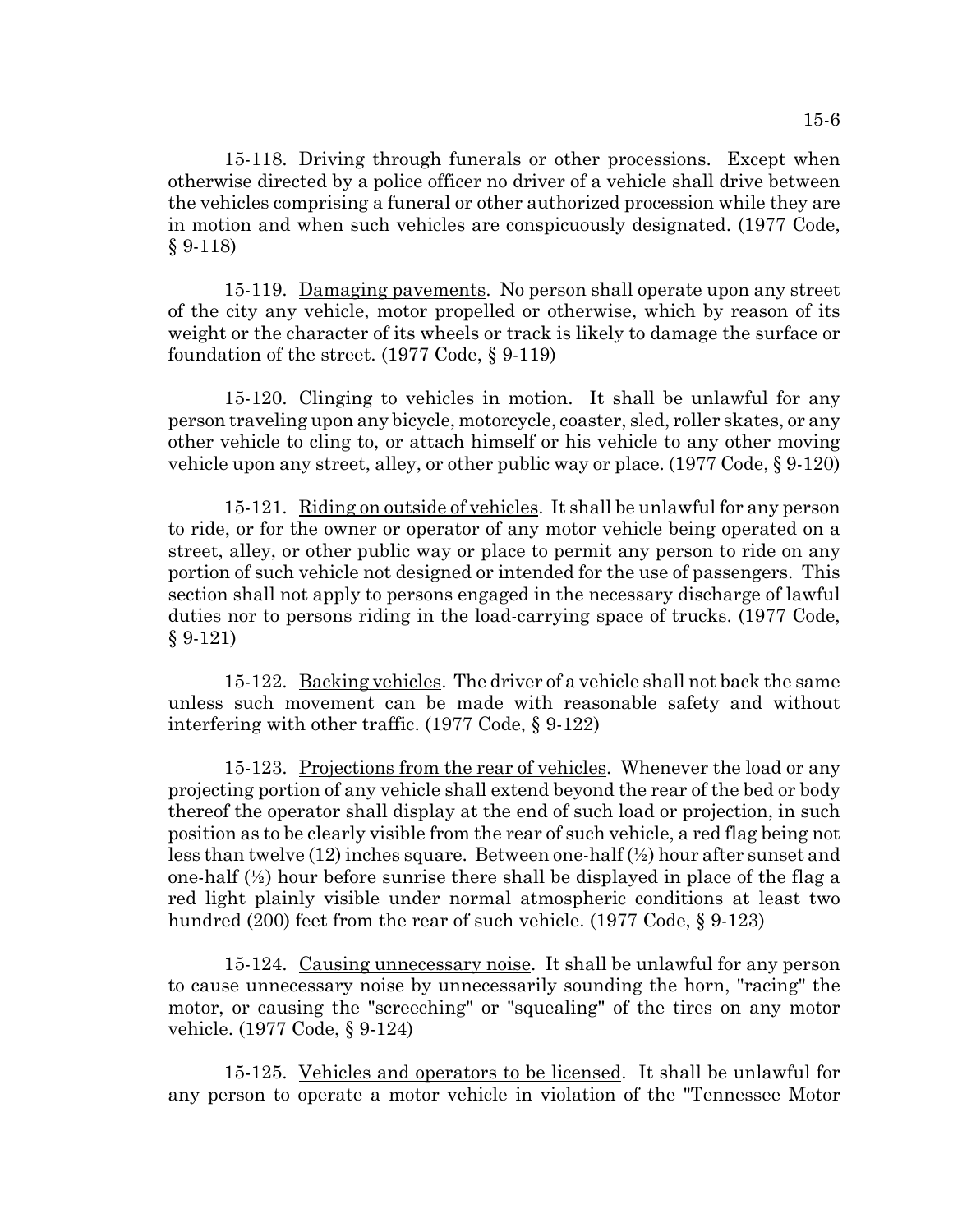Vehicle Title and Registration Law" or the "Uniform Motor Vehicle Operators' and Chauffeurs' License Law." (1977 Code, § 9-125)

15-126. Passing. Except when overtaking and passing on the right is permitted, the driver of a vehicle passing another vehicle proceeding in the same direction shall pass to the left thereof at a safe distance and shall not again drive to the right side of the street until safely clear of the overtaken vehicle. The driver of the overtaken vehicle shall give way to the right in favor of the overtaking vehicle on audible signal and shall not increase the speed of his vehicle until completely passed by the overtaking vehicle.

When the street is wide enough, the driver of a vehicle may overtake and pass upon the right of another vehicle which is making or about to make a left turn.

The driver of a vehicle may overtake and pass another vehicle proceeding in the same direction either upon the left or upon the right on a street of sufficient width for four (4) or more lanes of moving traffic when such movement can be made in safety.

No person shall drive off the pavement or upon the shoulder of the street in overtaking or passing on the right.

When any vehicle has stopped at a marked crosswalk or at an intersection to permit a pedestrian to cross the street, no operator of any other vehicle approaching from the rear shall overtake and pass such stopped vehicle.

No vehicle operator shall attempt to pass another vehicle proceeding in the same direction unless he can see that the way ahead is sufficiently clear and unobstructed to enable him to make the movement in safety. (1977 Code, § 9-126)

15-127. Bicycle riders, etc. (1) Every person riding a bicycle upon roadway shall be granted all of the rights and shall be subject to all of the duties applicable to the driver of a vehicle.

(2) A person propelling a bicycle shall not ride other than upon or astride a permanent and regular seat attached thereto.

(3) No bicycle shall be used to carry more persons at one time than the number for which it is designed and equipped.

(4) No person riding upon any bicycle, coaster, roller skates, sled or toy vehicle shall attach the same or himself to any vehicle upon the streets or roadways.

(5) Every person operating a bicycle upon a roadway or street shall ride with the flow of traffic as near to the right side of the roadway as practicable, exercising due care when passing a standing vehicle or one proceeding in the same direction.

(6) Persons riding bicycles upon a roadway or street shall not ride more than two abreast except on paths or parts of roadways set aside for the exclusive use of bicycles.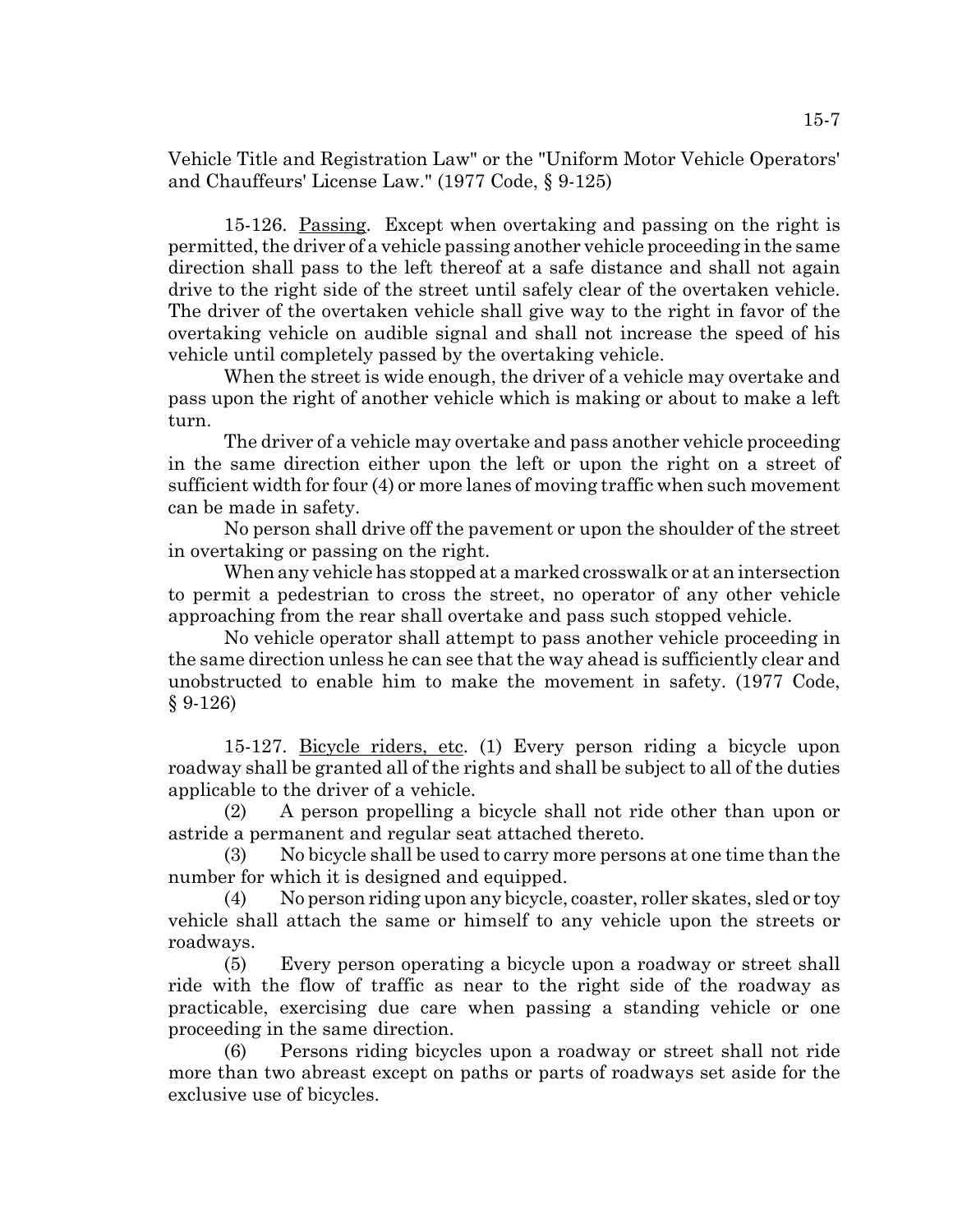(7) Wherever a usable path for bicycles has been provided adjacent to a roadway or street bicycle riders shall use such path and shall not use the roadway.

(8) Any person operating a bicycle shall keep at least one (1) hand upon the handlebars.

(9) After sundown, every bicycle shall be equipped with a lamp on the front exhibiting a white light visible from a distance of at least 500 feet to the front and with a lamp on the rear exhibiting a red light visible from a distance of 500 feet to the rear; except that a red reflector meeting the requirements of this section may be used in lieu of the red light. All such lamps and reflectors shall be in place and in operation whenever a bicycle is operated after sundown.

(10) No parent of any minor child and no guardian of any minor ward shall authorize or knowingly permit any such minor child or ward to violate any of the provisions of this section.

(11) This section shall apply whenever a bicycle is operated upon any street, or upon any public path set aside for exclusive use of bicycles, subject to those exceptions stated herein. (1977 Code, § 9-127)

15-128. Registration of motor vehicles. (1) Definitions. For the purpose of this section, unless a different meaning clearly appears in context, the following definitions of terms shall be used in its interpretation:

(a) "Motor vehicle." Any device self-propelled by an internal combustion engine in, upon, or by which any person or property is transported or drawn upon the streets or other public ways of the city except the following: those belonging to governmental agencies; those belonging to nonresident tourists or visitors in the city for not more than thirty days; those belonging to and used by individuals who are not residents of Hamilton County, but not used for transportation to, or in the pursuit of, any occupation, vocation, business, trade or profession within the city; farm tractors and special mobile equipment.

(b) "Farm tractor." A vehicle designed and used primarily as a farm implement, for drawing plows, mowing machines, and other implements.

(c) "Motorcycle." A motor vehicle having a saddle for the use of the rider and designed to travel on not more than three (3) wheels in contact with the ground.

(d) "Truck." A motor vehicle designed, used, or maintained primarily for the transportation of property.

(e) "Person." A natural person, firm or copartnership, association, or corporation.

(f) "Special mobile equipment." Any vehicle not designed or used primarily for the transportation of persons or property and incidentally operated or moved over the streets or other public ways.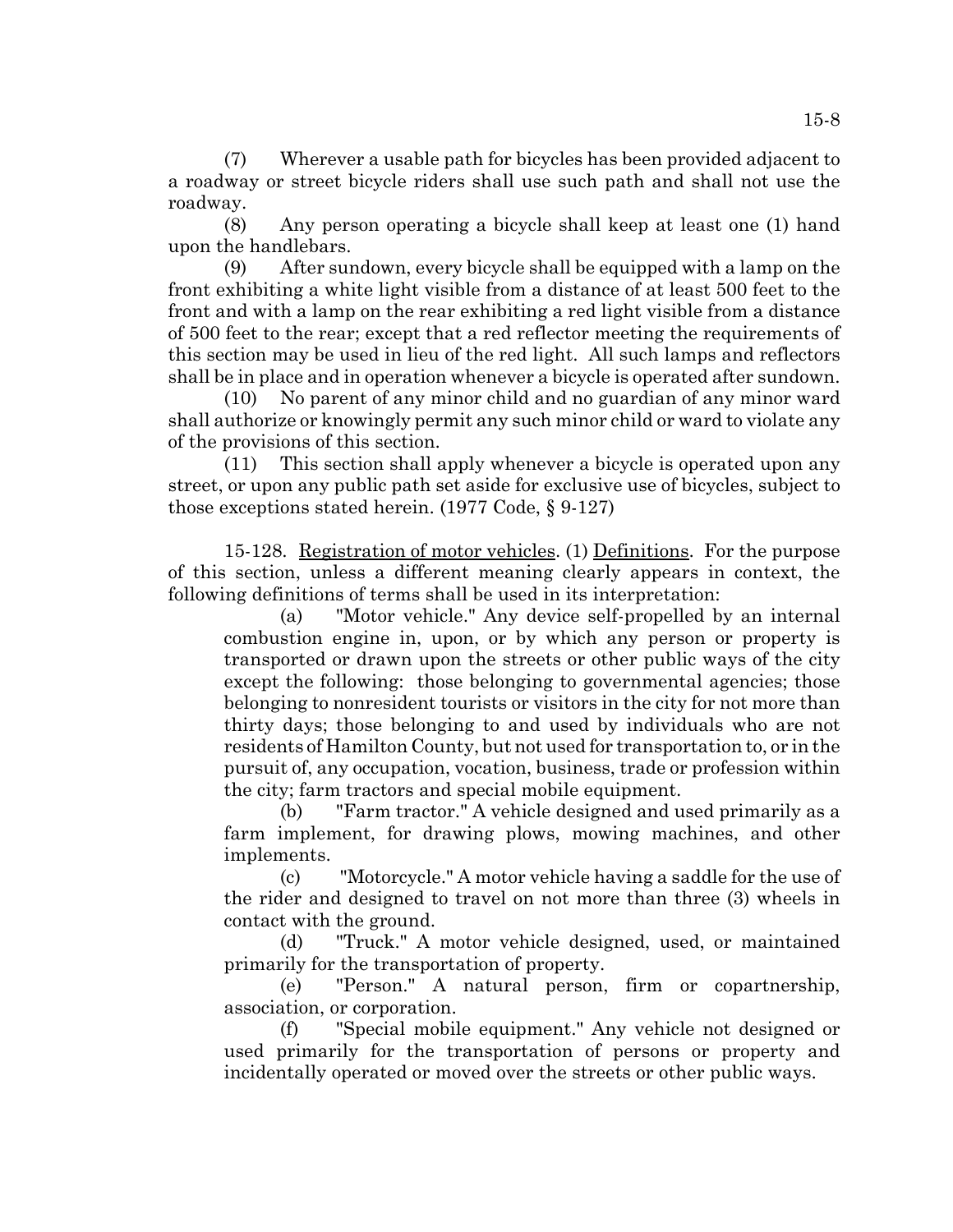(g) "Registration time." Time of registration shall be June 15th, delinquent August 1st, next or within five days after the purchase of a motor vehicle, or within thirty (30) days after a motor vehicle is brought into the city from another state or county, and shall not be for a period less than one year.

(h) "Nonresident." A person not a resident of the city.

(i) "Owner." A person who holds the legal title of a vehicle, or in the event a vehicle is the subject of an agreement for the conditional sale or lease thereof with the right of purchase upon performance of the conditions stated in the agreement and with an immediate right of possession vested in the conditional vendee or lessee, or in the event a mortgagor of a vehicle is entitled to possession, then such conditional vendee or lessee or mortgagor shall be deemed the owner.

(2) Registration required. Every motor vehicle licensed by the State of Tennessee and owned or regularly operated by a resident person, or an association, firm or corporation with a place of business in the city, shall be registered with the city recorder. Each motor vehicle so registered shall be assigned an individual number in this book and the owner or operator issued a certification (decal) bearing the same number in form. Said decal shall be displayed in lower left corner of vehicle tag.

(3) Registration fee. At the time of registration each owner or operator shall pay a fee for registering the motor vehicle owned by him or regularly driven by him. The fee to be as follows:

| (a)                       | Motor scooters and motorbikes     | -2.00  |
|---------------------------|-----------------------------------|--------|
| (b)                       | Motorcycles, automobiles, pick-up |        |
|                           | trucks and motor homes            | 5.00   |
| $\left( \text{c} \right)$ | Trucks, 1-5 tons, single axle     | 25.00  |
| (d)                       | Trucks, over 5 tons, single axle  | 50.00  |
| (e)                       | Trucks, tandem rear axle          | 100.00 |
| (f)                       | Tractor                           | 200.00 |

(4) Motor vehicle dealers. Each licensed motor vehicle dealer shall register one vehicle which is being held for sale. Such registration shall entitle such dealer to drive any motor vehicle upon the streets of the city for demonstration purposes only.

(5) Trucks or buses used in interstate commerce. There are excepted from this section trucks and buses used in interstate commerce not based in Collegedale.

(6) Report required on transfers. All persons selling or transferring one or more motor vehicles within the corporate limits of the city shall report said sale or transfer to the city manager within thirty-six (36) hours after such sale or transfer, giving the make, type, motor number and license number of said vehicle, and the name of the person to whom the transfer was made. The registration fee for vehicles acquired more than six months after June 15th shall be one-half the regular fee.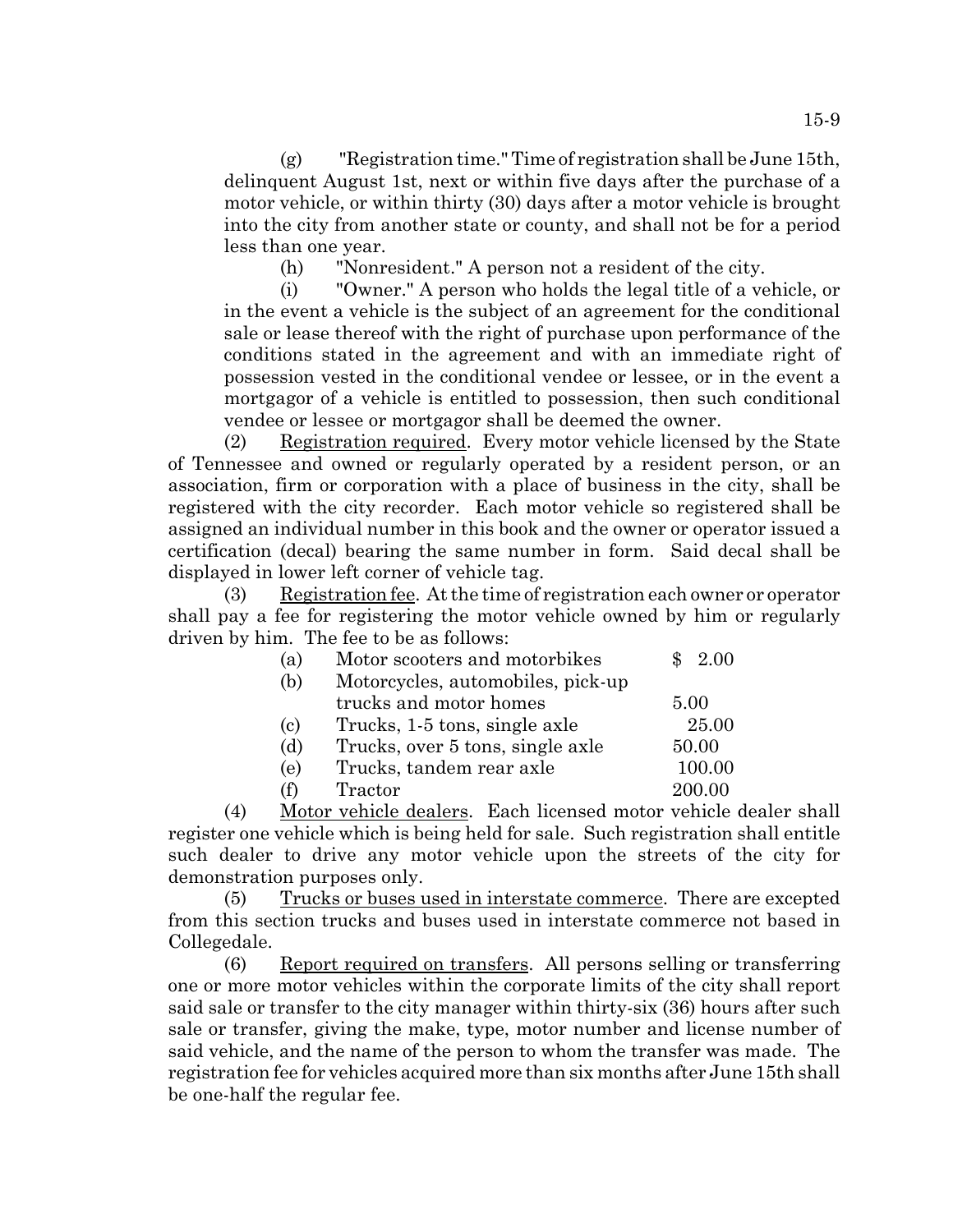(7) Purpose clause. To be used in defraying the cost of administration of this section, the enforcement of its provisions, for the promotion of traffic safety and installation of signs, signals, markings and other safety devices and for regulating traffic on the streets of the city.

(8) Penalty. It shall be unlawful for any person to operate a motor vehicle upon the streets of the city without having registered such vehicle and paying the registration fee. It shall be unlawful for any motor vehicle dealer or any person to sell or transfer a motor vehicle without notifying the city recorder of such transaction. Any violation of the provisions of this chapter shall constitute a misdemeanor and upon conviction the person violating the same shall be fined in accordance with the general penalty clause in this code of ordinances. (1977 Code, § 9-128, as modified by Ord. # 242, Oct. 1988, and Ord. # 272, May 1990, and Ord. # 289, March 1992)

15-129. Use of driver's license in lieu of bond. Whenever any person lawfully possessed of a chauffeur's or operator's license heretofore issued to him by the department of safety is issued a citation or is arrested and charged with a violation of any ordinance regulating traffic, except driving under the influence of intoxicant or narcotic drug or leaving the scene of an accident, said person shall have the option of depositing his chauffeur's or operator's license with the officer or court demanding bail in lieu of other security required for his appearance in city court in answer to such charge before said court. The said officer or clerk with whom the said license is deposited shall issue to such person a receipt in accordance with Tennessee Code Annotated, section 55-50-802. (1977 Code, § 9-129)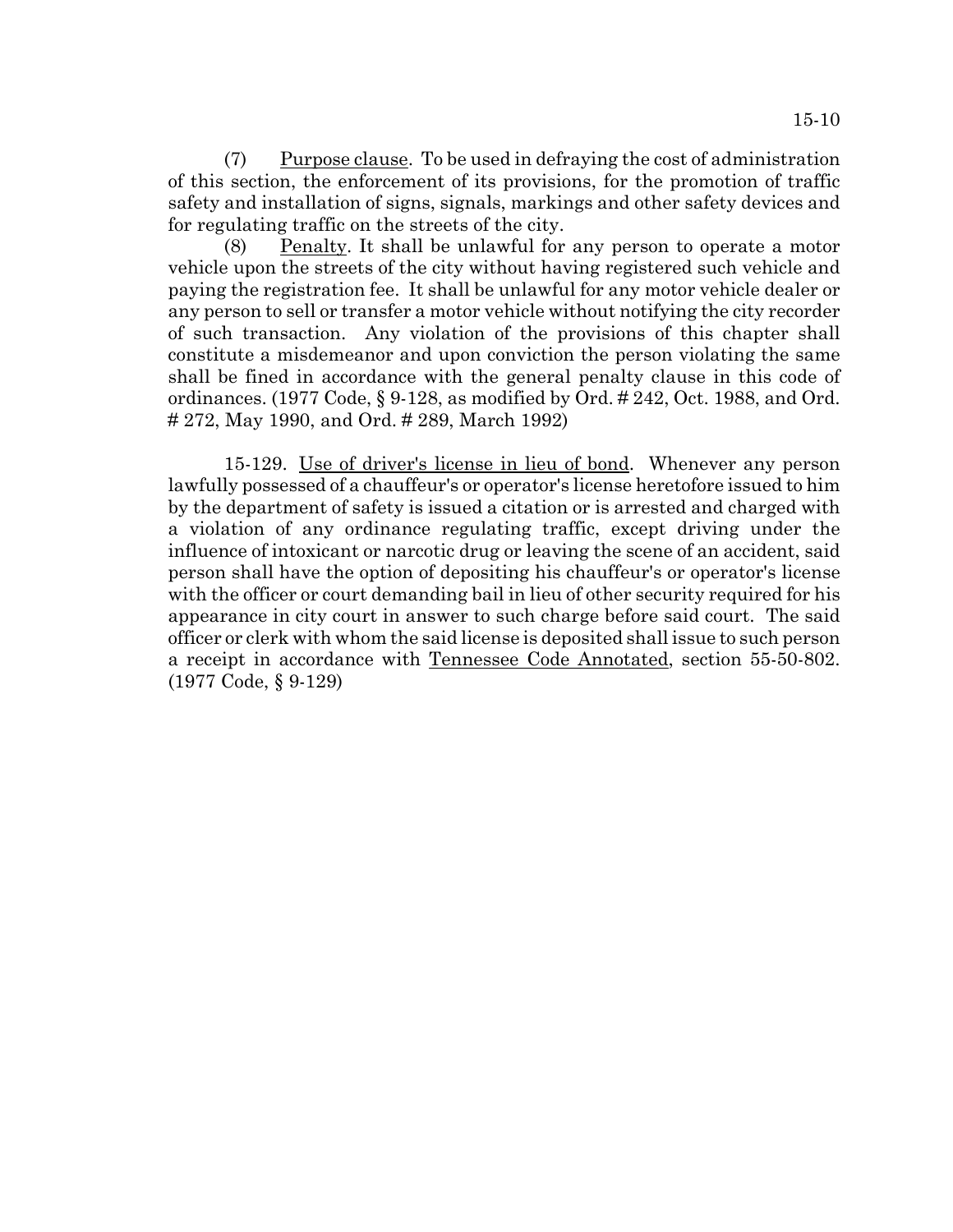### SPEED LIMITS

# **SECTION**

15-201. In general.

- 15-202. At intersections.
- 15-203. In school zones and near playgrounds.

15-204. In congested areas.

15-201. In general. It shall be unlawful for any person to operate or drive a motor vehicle upon any highway or street at a rate of speed in excess of thirty-five (35) miles per hour except where official signs have been posted indicating other speed limits in which cases the posted speed limit shall apply. (1977 Code, § 9-201)

15-202. At intersections. It shall be unlawful for any person to operate or drive a motor vehicle through any intersection at a rate of speed in excess of fifteen (15) miles per hour unless such person is driving on a street regulated by traffic control signals or signs which require traffic to stop or yield on the intersecting streets. (1977 Code, § 9-202)

15-203. In school zones and near playgrounds. It shall be unlawful for any person to operate or drive a motor vehicle through any school zone or near any playground at a rate of speed in excess of fifteen (15) miles per hour when official signs indicating such speed limit have been posted by authority of the city. This section shall not apply at times when children are not in the vicinity of a school and such posted signs have been covered by direction of the chief of police. (1977 Code, § 9-203)

15-204. In congested areas. It shall be unlawful for any person to operate or drive a motor vehicle through any congested area at a rate of speed in excess of any posted speed limit when such speed limit has been posted by authority of the city. (1977 Code, § 9-204)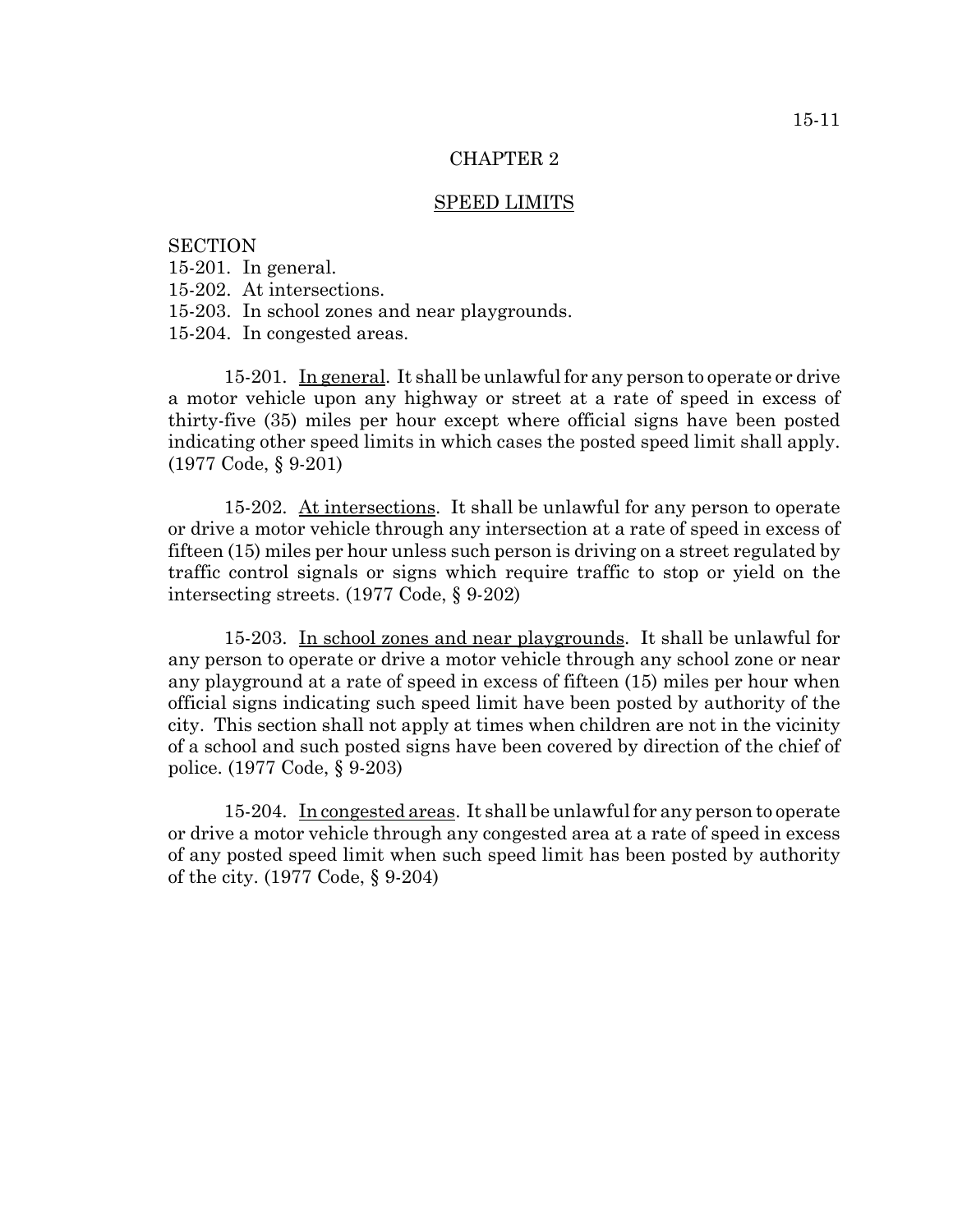## TURNING MOVEMENTS

# **SECTION**

15-301. Generally.

15-302. Right turns.

15-303. Left turns on two-way roadways.

15-304. Left turns on other than two-way roadways.

15-305. U-turns.

15-301. Generally. No person operating a motor vehicle shall make any turning movement which might affect any pedestrian or the operation of any other vehicle without first ascertaining that such movement can be made in safety and signaling his intention in accordance with the requirements of the state  $law. (1977 \text{ Code}, \S 9.301)$ 

15-302. Right turns. Both the approach for a right turn and a right turn shall be made as close as practicable to the right hand curb or edge of the roadway. (1977 Code, § 9-302)

15-303. Left turns on two-way roadways. At any intersection where traffic is permitted to move in both directions on each roadway entering the intersection, an approach for a left turn shall be made in that portion of the right half of the roadway nearest the center line thereof and by passing to the right of the intersection of the center line of the two roadways. (1977 Code,  $§ 9-303)$ 

15-304. Left turns on other than two-way roadways. At any intersection where traffic is restricted to one direction on one or more of the roadways, the driver of a vehicle intending to turn left at any such intersection shall approach the intersection in the extreme left hand lane lawfully available to traffic moving in the direction of travel of such vehicle and after entering the intersection the left turn shall be made so as to leave the intersection, as nearly as practicable, in the left hand land lawfully available to traffic moving in such direction upon the roadway being entered. (1977 Code, § 9-304)

15-305. U-turns. U-turns are prohibited. (1977 Code, § 9-305)

<sup>1</sup> State law reference

Tennessee Code Annotated, section 55-8-143.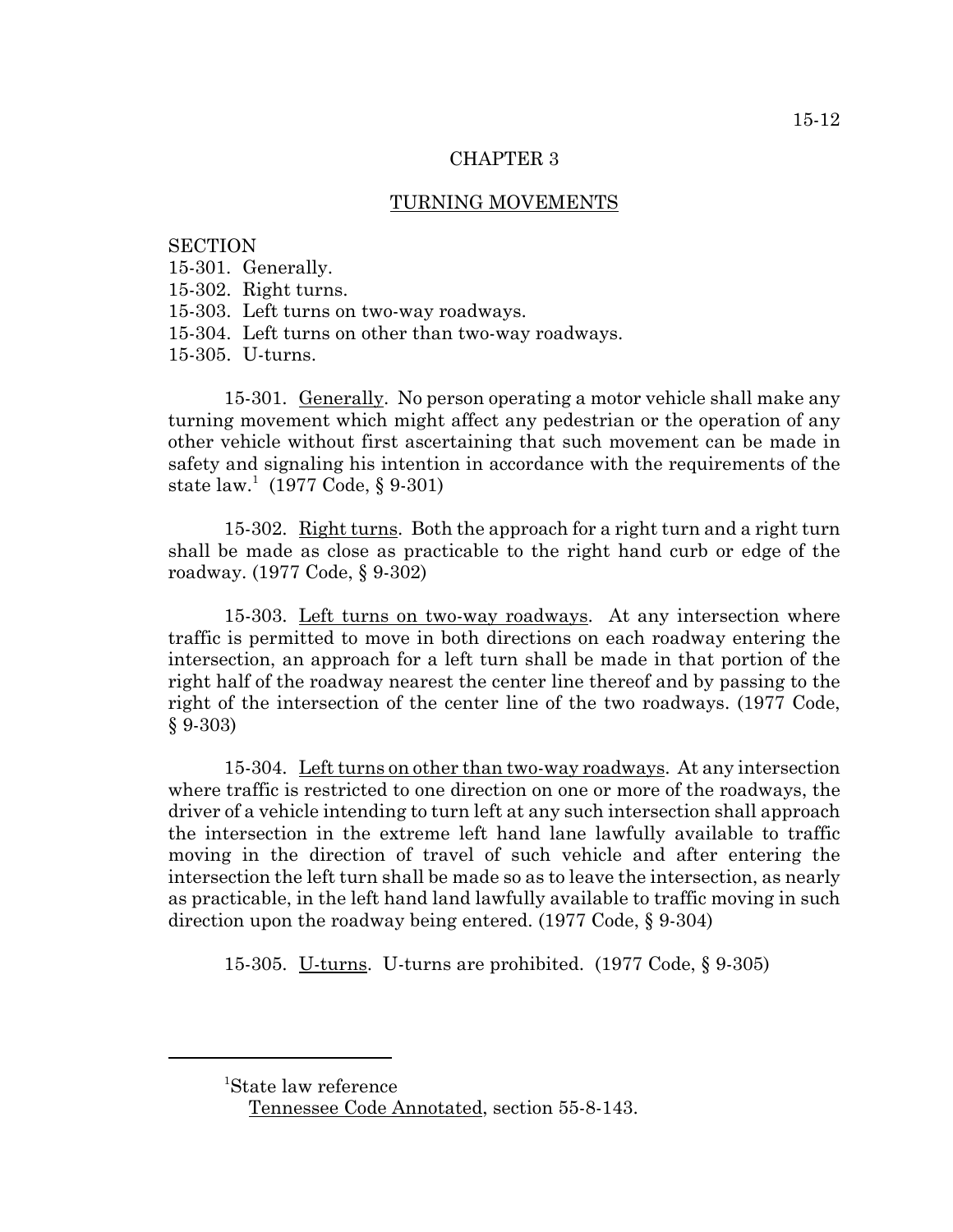# STOPPING AND YIELDING

# **SECTION**

- 15-401. Upon approach of authorized emergency vehicles.
- 15-402. When emerging from alleys, etc.
- 15-403. To prevent obstructing an intersection.
- 15-404. At railroad crossings.
- 15-405. At "stop" signs.
- 15-406. At "yield" signs.
- 15-407. At traffic-control signals generally.
- 15-408. At flashing traffic-control signals.
- 15-409. At pedestrian-control signals.
- 15-410. Stops to be signaled.

15-401. Upon approach of authorized emergency vehicles. Upon the immediate approach of an authorized emergency vehicle making use of audible and/or visual signals meeting the requirements of the laws of this state, or of a police vehicle properly and lawfully making use of an audible signal only, the driver of every other vehicle shall immediately drive to a position parallel to, and as close as possible to, the right hand edge or curb of the roadway clear of any intersection and shall stop and remain in such position until the authorized emergency vehicle has passed, except when otherwise directed by a police officer. (1977 Code, § 9-401)

15-402. When emerging from alleys, etc. The drivers of all vehicles emerging from alleys, parking lots, driveways, or buildings shall stop such vehicles immediately prior to driving onto any sidewalk or street. They shall not proceed to drive onto the sidewalk or street until they can safely do so without colliding or interfering with approaching pedestrians or vehicles. (1977 Code, § 9-402)

15-403. To prevent obstructing an intersection. No driver shall enter any intersection or marked cross walk unless there is sufficient space on the other side of such intersection or cross walk to accommodate the vehicle he is operating without obstructing the passage of traffic in or on the intersecting street or cross walk. This provision shall be effective notwithstanding any traffic-control signal indication to proceed. (1977 Code, § 9-403)

15-404. At railroad crossings. Any driver of a vehicle approaching a railroad grade crossing shall stop within not less than fifteen (15) feet from the nearest rail of such railroad and shall not proceed further while any of the following conditions exist: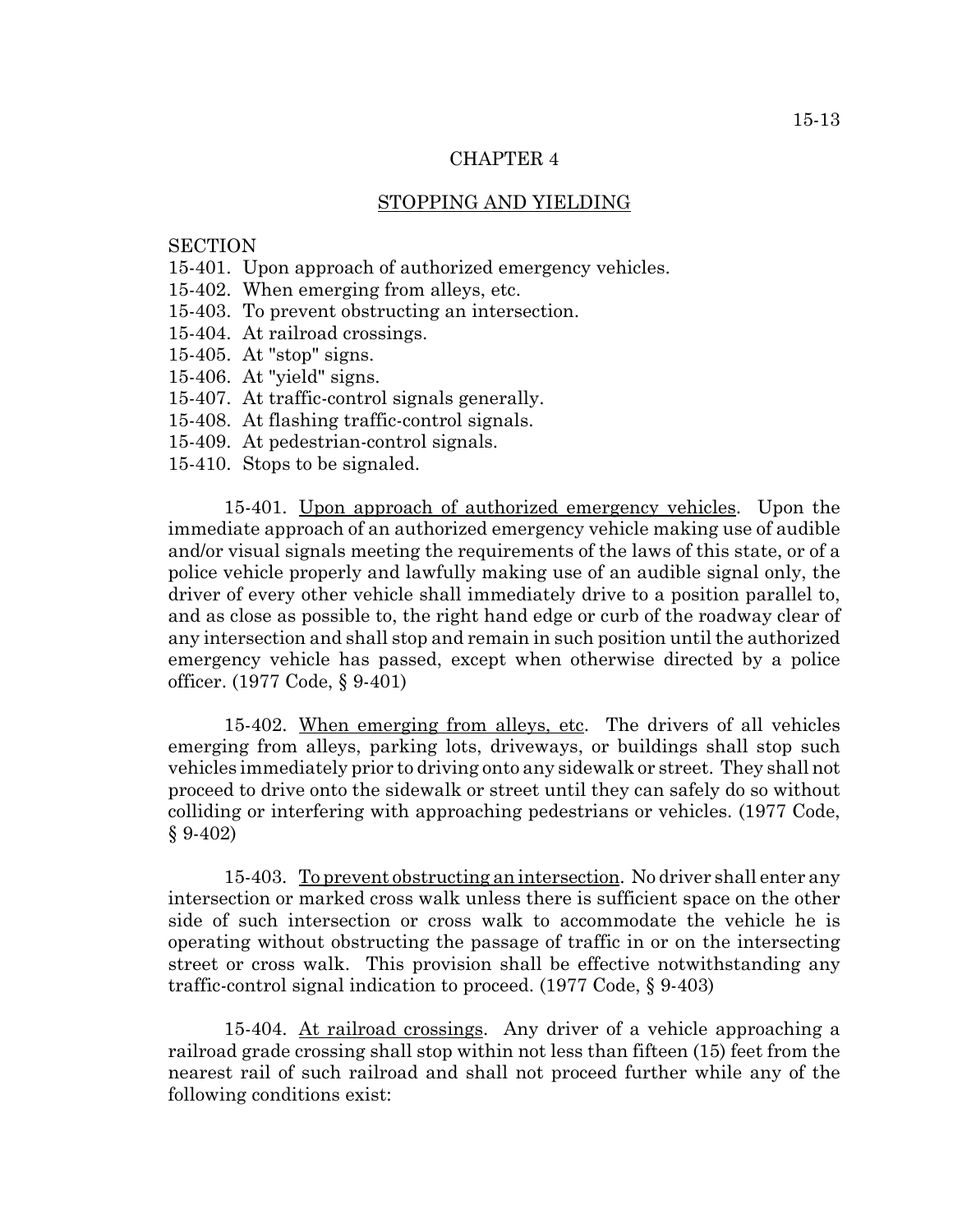(1) A clearly visible electrical or mechanical signal device gives warning of the approach of a railroad train.

(2) A crossing gate is lowered or a human flagman signals the approach of a railroad train.

(3) A railroad train is approaching within approximately fifteen hundred (1500) feet of the highway crossing and is emitting an audible signal indicating its approach.

(4) An approaching railroad train is plainly visible and is in hazardous proximity to the crossing. (1977 Code, § 9-404)

15-405. At "stop" signs. The driver of a vehicle facing a "Stop" sign shall bring his vehicle to a complete stop immediately before entering the cross walk on the near side of the intersection or, if there is no cross walk, then immediately before entering the intersection and shall remain standing until he can proceed through the intersection in safety. (1977 Code, § 9-405)

15-406. At "yield" signs. The drivers of all vehicles shall yield the right of way to approaching vehicles before proceeding at all places where "yield" signs have been posted. (1977 Code, § 9-406)

15-407. At traffic-control signals generally. Traffic-control signals exhibiting the words "Go," "Caution," or "Stop," or exhibiting different colored lights successively one at a time, or with arrows, shall show the following colors only and shall apply to drivers of vehicles and pedestrians as follows:

(1) Green alone, or "Go":

(a) Vehicular traffic facing the signal may proceed straight through or turn right or left unless a sign at such place prohibits such a turn. But vehicular traffic, including vehicles turning right or left, shall yield the right of way to other vehicles and to pedestrians lawfully within the intersection or an adjacent cross walk at the time such signal is exhibited.

(b) Pedestrians facing the signal may proceed across the roadway within any marked or unmarked cross walk.

(2) Steady yellow alone, or "Caution":

(a) Vehicular traffic facing the signal is thereby warned that the red or "Stop" signal will be exhibited immediately thereafter and such vehicular traffic shall not enter or be crossing the intersection when the red or "Stop" signal is exhibited.

(b) Pedestrians facing such signal shall not enter the roadway unless authorized so to do by a pedestrian "Walk" signal.

(3) Steady red alone, or Stop":

(a) Vehicular traffic facing before entering the cross walk an the near side of the intersection or, if none, then before entering the intersection and shall remain standing until green or "Go" is shown alone.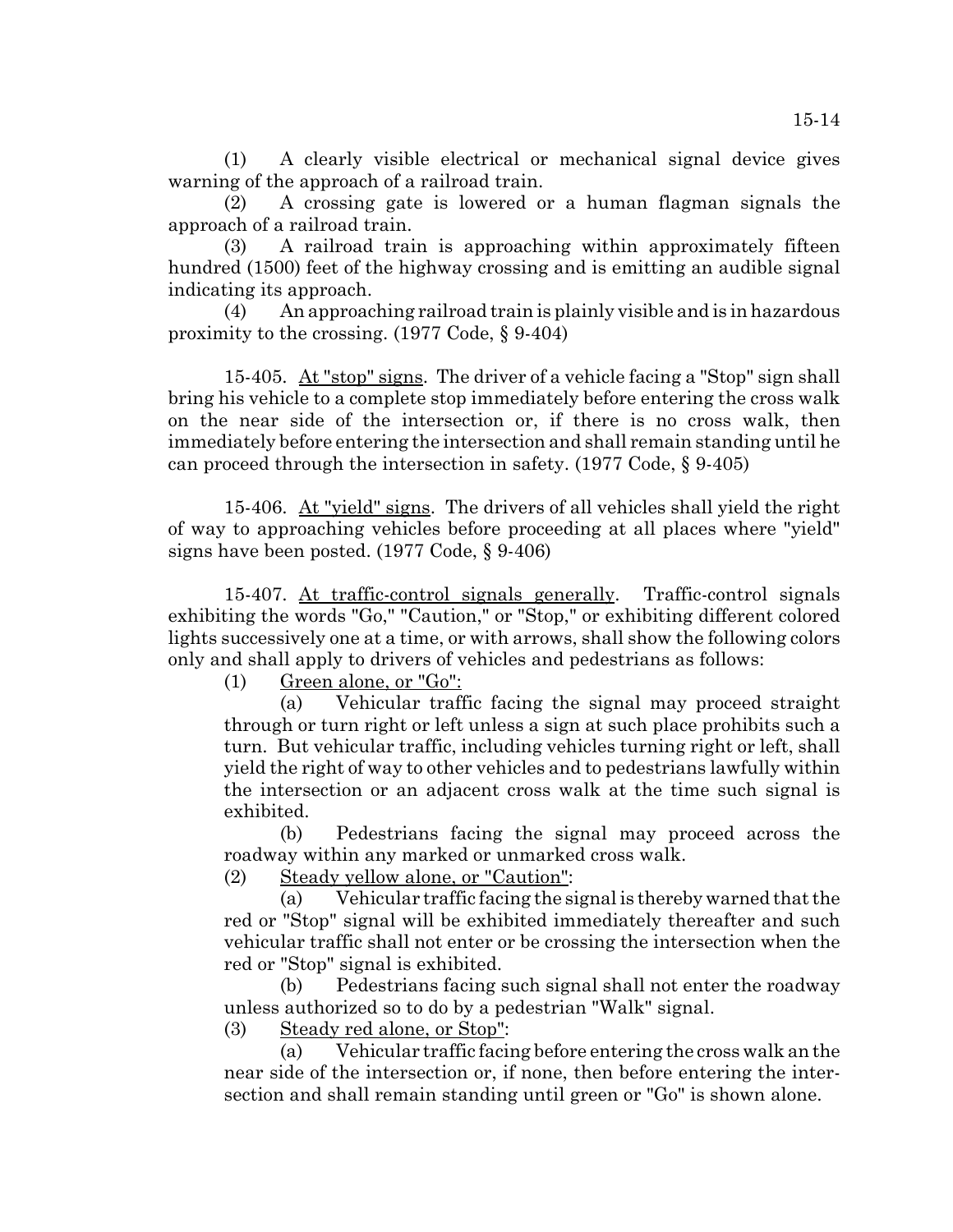(b) Pedestrians facing such signal shall not enter the roadway unless authorized so to do by a pedestrian "Walk" signal,

(4) Steady red with green arrow:

(a) Vehicular traffic facing such signal may cautiously enter the intersection only to make the movement indicated by such arrow but shall yield the right of way to pedestrians lawfully within a cross walk and to other traffic lawfully using the intersection.

(b) Pedestrians facing such signal shall not enter the roadway unless authorized so to do by a pedestrian "Walk" signal.

(5) In the event an official traffic-control signal is erected and maintained at a place other than an intersection, the provisions of this section shall be applicable except as to those provisions which by their nature can have no application. Any stop required shall be made at a sign or marking on the pavement indicating where the stop shall be made, but in the absence of any such sign or marking the stop shall be made a vehicle length short of the signal. (1977 Code, § 9-407)

15-408. At flashing traffic-control signals. (1) Whenever an illuminated flashing red or yellow signal is used in a traffic sign or signal placed or erected by the municipality it shall require obedience by vehicular traffic as follows:

(a) Flashing red (stop signal). When a red lens is illuminated with intermittent flashes, drivers of vehicles shall stop before entering the nearest cross walk at an intersection or at a limit line when marked, or if none, then before entering the intersection, and the right to proceed shall be subject to the rules applicable after making a stop at a stop sign.

(b) Flashing yellow (caution signal). When a yellow lens is illuminated with intermittent flashes, drivers of vehicles may proceed through the intersection or past such signal only with caution.

(2) This section shall not apply at railroad grade crossings. Conduct of drivers of vehicles approaching railroad grade crossings shall be governed by the rules set forth in section 15-404 of this title. (1977 Code, § 9-408)

15-409. At pedestrian-control signals. Wherever special pedestrian-control signals exhibiting the words "Walk" or "Wait" or "Don't Walk" have been placed or erected by the municipality, such signals shall apply as follows:

(1) Walk. Pedestrians facing such signal may proceed across the roadway in the direction of the signal and shall be given the right of way by the drivers of all vehicles.

(2) Wait or Don't Walk. No pedestrian shall start to cross the roadway in the direction of such signal, but any pedestrian who has partially completed his crossing on the walk signal shall proceed to the nearest sidewalk or safety zone while the wait signal is showing. (1977 Code, § 9-409)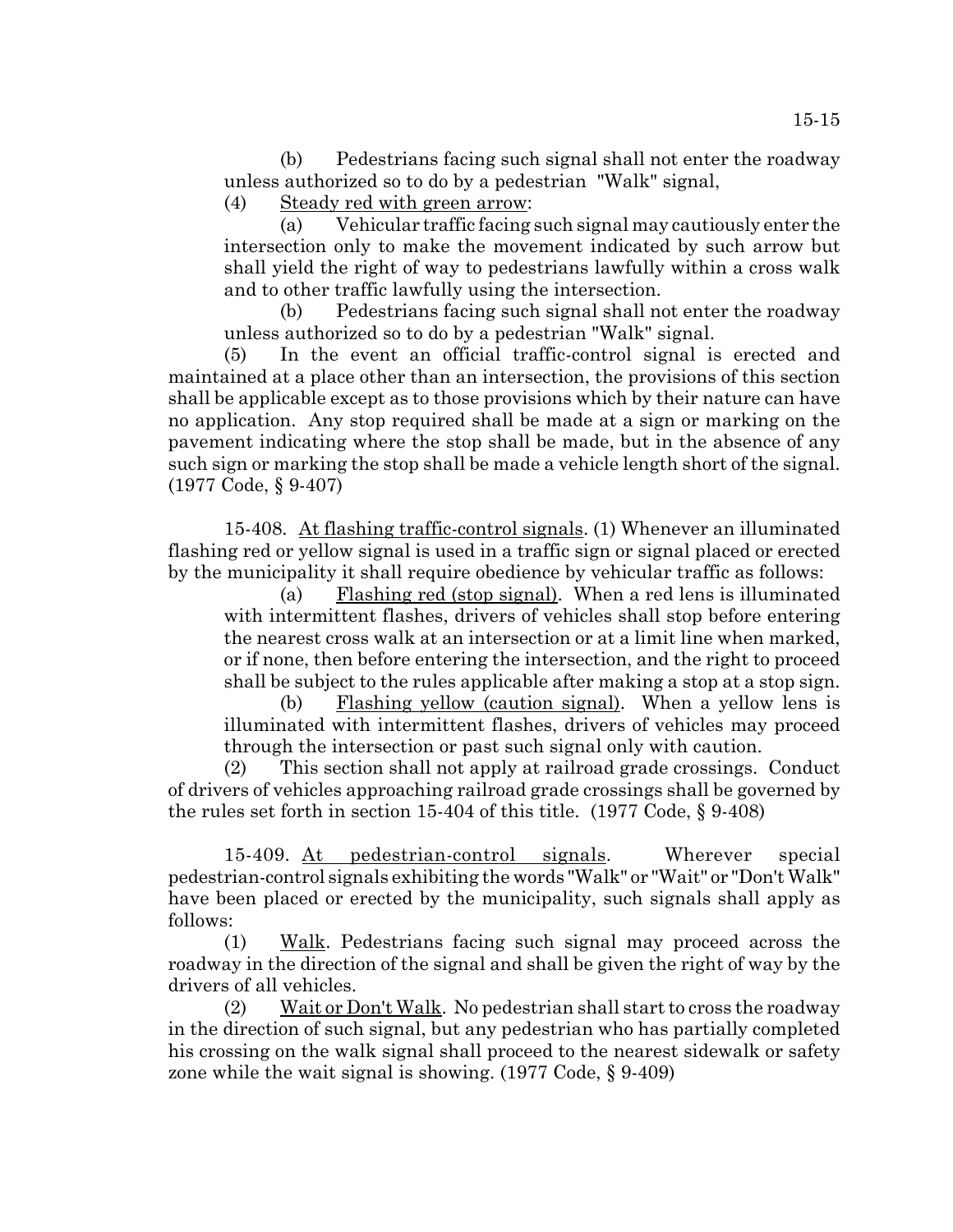15-410. Stops to be signaled. No person operating a motor vehicle shall stop such vehicle whether in obedience to a traffic sign or signal or otherwise, without first signaling his intention in accordance with the requirements of the state  $\text{law},^1$  except in an emergency. (1977 Code, § 9-410)

<sup>1</sup> State law reference Tennessee Code Annotated, section 55-8-143.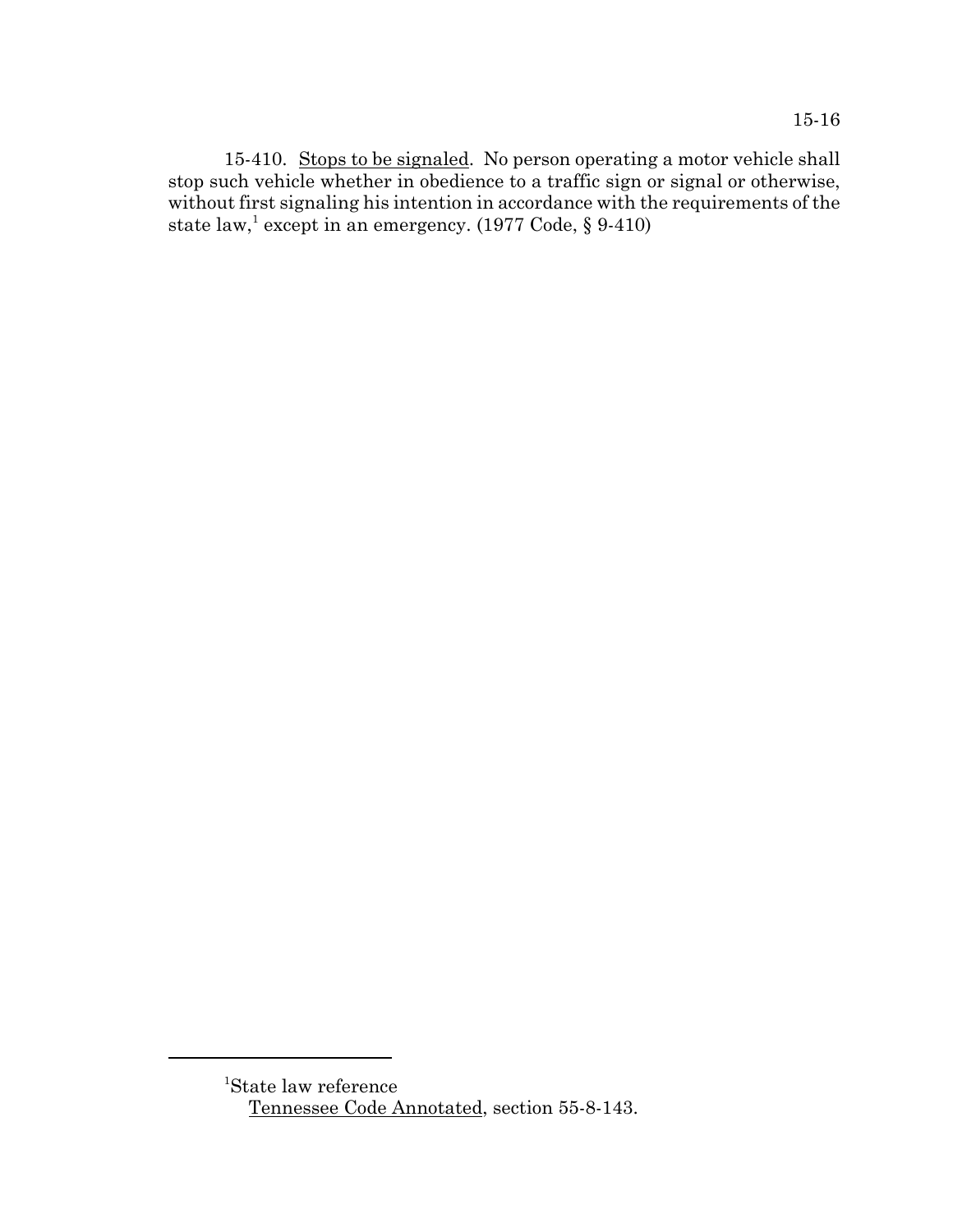# PARKING

# **SECTION**

- 15-501. Generally.
- 15-502. Angle parking.
- 15-503. Occupancy of more than one space.
- 15-504. Where prohibited.
- 15-505. Loading and unloading zones.
- 15-506. Presumption with respect to illegal parking.

15-501. Generally. (1) Whenever any motor vehicle without a driver is found parked or stopped in violation of any of the restrictions imposed by this code, the police officer, fire official, or other official responsible for enforcement of the municipal code finding such vehicle a citation may be issued for the driver and/or owner to answer for the violation during the hour and at a place specified in the citation. The offender may waive his right to a judicial hearing and have the charges disposed of out of court, provided that the penalty for the violation is paid by the assigned court date. The penalty for parking in a fire lane or public right-of-way, public or private property or in a handicapped parking space, as prohibited by  $\S 15-504$  of this code, shall be fifty dollars (\$50.00) and the penalty for other parking violations shall be twenty-five dollars (\$25.00). If not removed within twenty-four (24) hours of notification the vehicle will be removed by the city at the owners' expense. The parked vehicle shall be within eighteen inches (18") of the curbside.

(2) The intent of this chapter is to provide for the safe and effective passage and access of traffic of any nature at all times, but particularly for postal, utility, municipal service, general service, delivery, and or emergency services vehicles of all types. The issuance of a citation or the removal of a vehicle shall be based upon these criteria. (1977 Code, § 9-501, as replaced by Ord. #707, July 2009)

15-502. Angle parking. On those streets which have been signed or marked by the city for angle parking no person shall park or stand a vehicle other than at the angle indicated by such signs or markings. No person shall angle park any vehicle which has a trailer attached thereto or which has a length in excess of twenty-four feet (24'). (1977 Code, § 9-502, as replaced by Ord. #707, July 2009)

15-503. Occupancy of more than one space. No person shall park a vehicle in any designated parking space so that any part of such vehicle occupies more than one (1) such space or protrudes beyond the official markings on the street or curb designating such space unless the vehicle is too large to be parked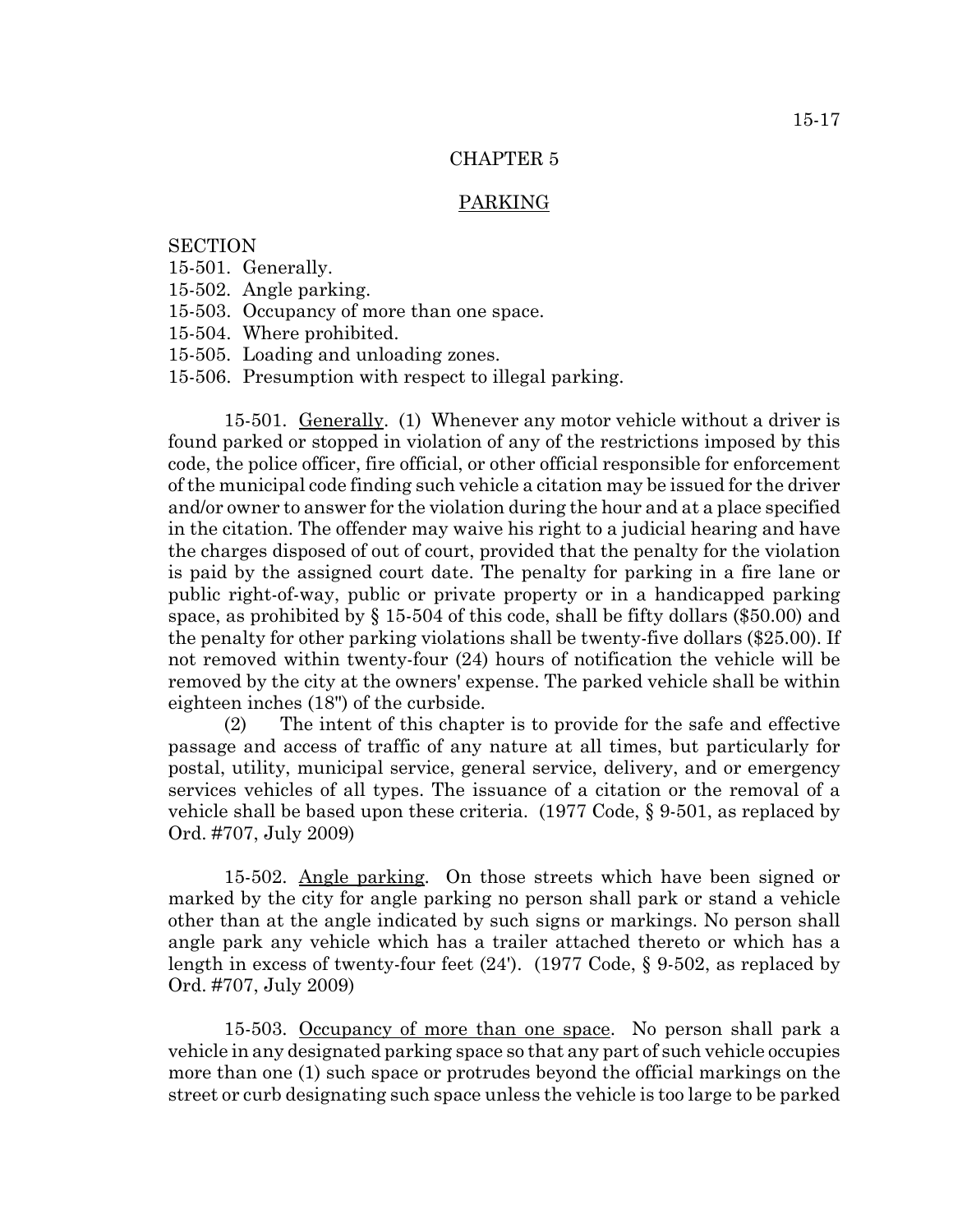within a single designated space. (1977 Code, § 9-503, as replaced by Ord. #707, July 2009)

15-504. Where prohibited. No person shall park a vehicle in violation of any sign placed or erected by the state or city, nor:

(1) On a sidewalk; provided, however, a bicycle may be parked on a sidewalk if it does not impede the normal and reasonable movement of pedestrian or other traffic;

(2) In front of a public or private driveway;

- (3) Within an intersection;
- (4) Within fifteen feet (15') of a fire hydrant;
- (5) Within a pedestrian crosswalk;
- (6) Within twenty feet (20') of a crosswalk at an intersection;

(7) Within thirty feet (30') upon the approach of any flashing beacon, stop sign or traffic control signal located at the side of a roadway;

(8) Within fifty feet (50') of the nearest rail of a railroad crossing;

(9) Within twenty feet (20') of the driveway entrance to any fire station, and on the side of the street opposite the entrance to any fire station within seventy-five feet (75') of such entrance when properly signposted;

(10) Alongside or opposite any street excavation or obstruction when stopping, standing or parking would obstruct traffic;

(11) On the roadway side of any vehicle stopped or parked at the edge or curb of a street; no person shall park a vehicle on a street so as to leave less than eighteen feet (18') unobstructed width of the street for the free passage of other vehicles and a clear view of such vehicle shall be available from a distance of two hundred feet (200') in each direction;

(12) Upon any bridge or other elevated structure upon a highway or within a highway tunnel;

(13) In a parking space clearly identified by an official sign as being reserved for the physically handicapped, unless, however, the person driving the vehicle is:

(a) Physically handicapped; or

(b) Parking such vehicle for the benefit of a physically handicapped person.

A vehicle parking in such a space shall display a certificate of identification or a disabled veteran's license plate issued under Tennessee Code Annotated, title 55, chapter 21.

(14) At no time shall watercraft, boats, motor homes, campers, recreational vehicles of any kind, trailers of any kind, or trucks over one (1) ton be parked in the street except to allow for the active loading or unloading of material or contents. At all times the minimum requirements of subsection (11) shall be complied with.  $(1977 \text{ Code}, \S 9-504, \text{as replaced by Ord.} \#445, \S 1, \text{Feb.})$ 1996, and Ord. #707, July 2009)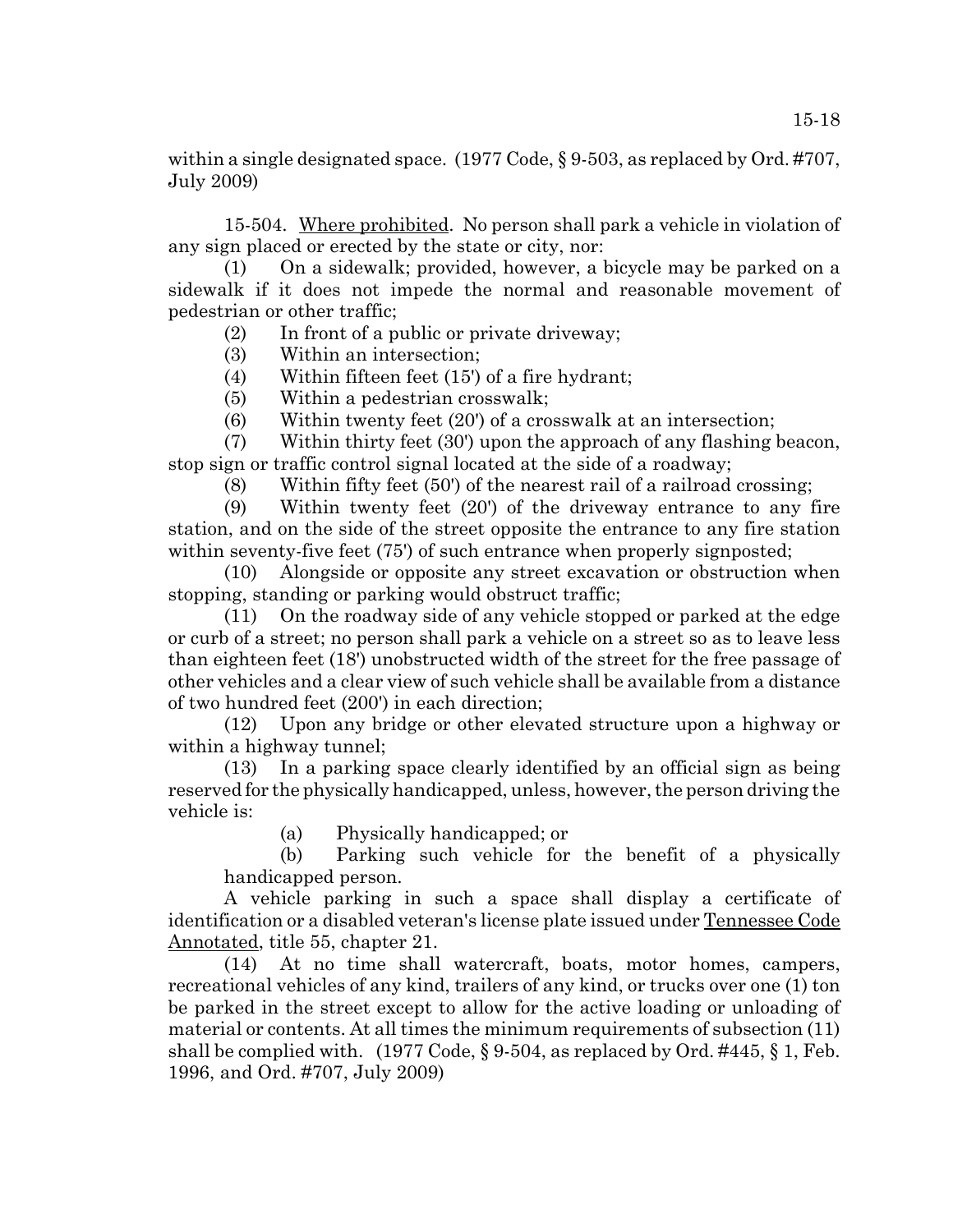15-505. Loading and unloading zones. No person shall park a vehicle for any purpose or period of time other than for the expeditious loading or unloading of passengers or merchandise in any place marked by the city as a loading and unloading zone. (1977 Code, § 9-505, as replaced by Ord. #707, July 2009)

15-506. <u>Presumption with respect to illegal parking</u>. When any unoccupied vehicle is found parked in violation of any provision of this chapter there shall be a prima facie presumption that the registered owner of the vehicle is responsible for such illegal parking. (1977 Code, § 9-506, as replaced by Ord. #707, July 2009)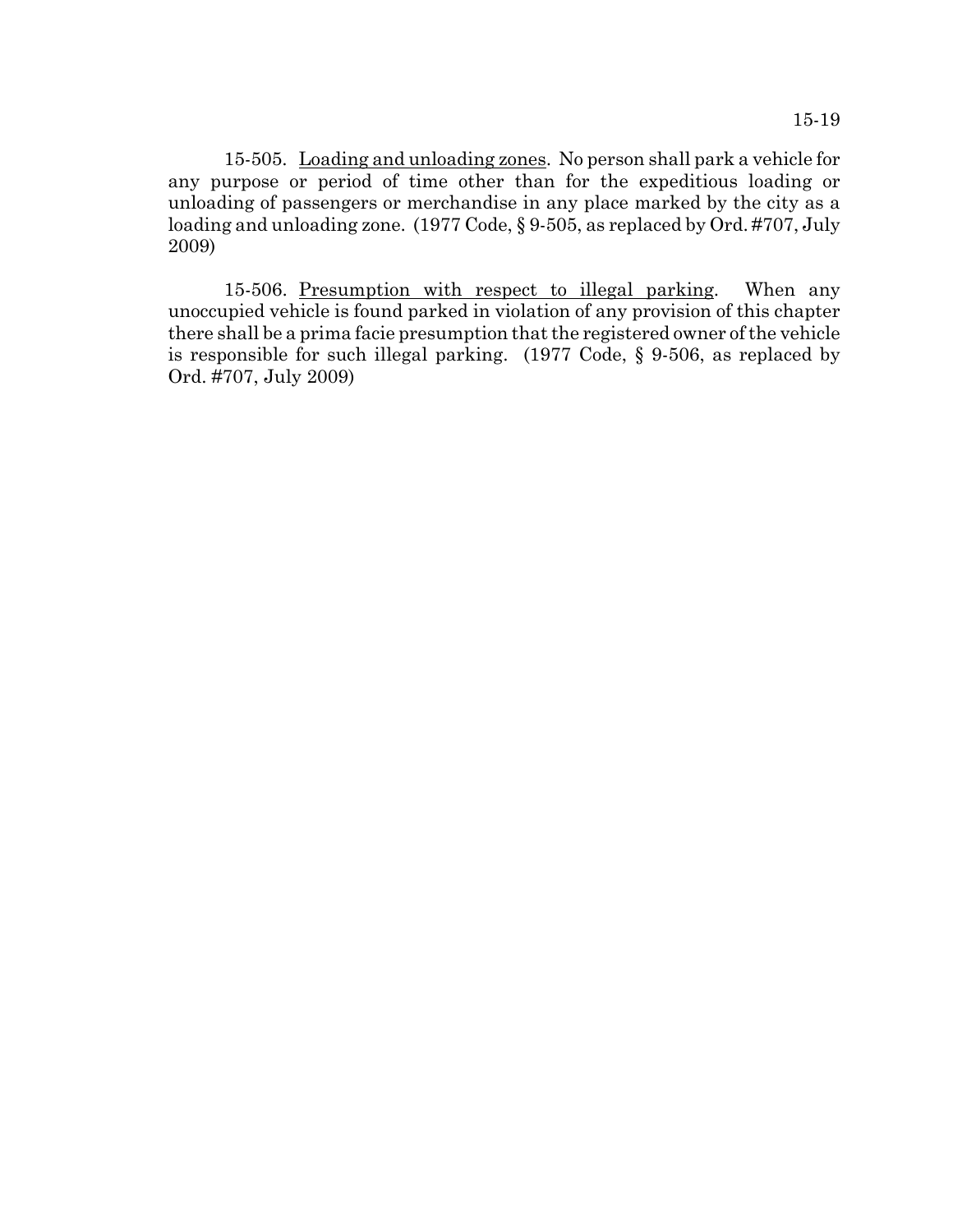### ENFORCEMENT

# **SECTION**

- 15-601. Issuance of traffic and parking citations.
- 15-602. Failure to obey citation.
- 15-603. Impoundment of vehicles.
- 15-604. Violation and penalty.

15-601. Issuance of traffic and parking citations. (1) When a police officer halts a traffic violator other than for the purpose of giving a warning, and does not take such person into custody under arrest, he shall take the name, address, and operator's license number of such person, the license number of the motor vehicle involved, and such other pertinent information as may be necessary and shall issue to him a written traffic citation containing a notice to answer to the charge against him in the city court at a specified time. The officer, upon receiving the written promise of the alleged violator to answer as specified in the citation, shall release such person from custody. It shall be a civil offense for any alleged violator to give false or misleading information as to his name or address.

(2) Parking. Whenever any motor vehicle without a driver is found parked or stopped in violation of any of the restrictions imposed by this code, the officer finding such vehicle shall take its license number and may take any other information displayed on the vehicle which may identify its user, and shall conspicuously affix to such vehicle a citation for the driver and/or owner to answer for the violation within thirty (30) days during the hours and at a place specified in the citation. (1977 Code, § 9-601, modified)

15-602. Failure to obey citation. It shall be unlawful for any person to violate his written promise to appear in court after giving said promise to an officer upon the issuance of a traffic citation, regardless of the disposition of the charge for which the citation was originally issued. (1977 Code, § 9-602)

15-603. Impoundment of vehicles. Members of the police department are hereby authorized, when reasonably necessary to prevent obstruction of traffic, to remove from the streets and impound any vehicle whose operator is arrested, or any vehicle which is illegally parked, abandoned, or otherwise parked so as to constitute an obstruction or hazard to normal traffic. Any vehicle left parked on any street or alley for more than seventy-two (72) consecutive hours without permission from the chief of police shall be presumed to have been abandoned if the owner cannot be located after a reasonable investigation. Such an impounded vehicle shall be stored until the owner claims it, gives satisfactory evidence of ownership, and pays all applicable fines and costs. The fee for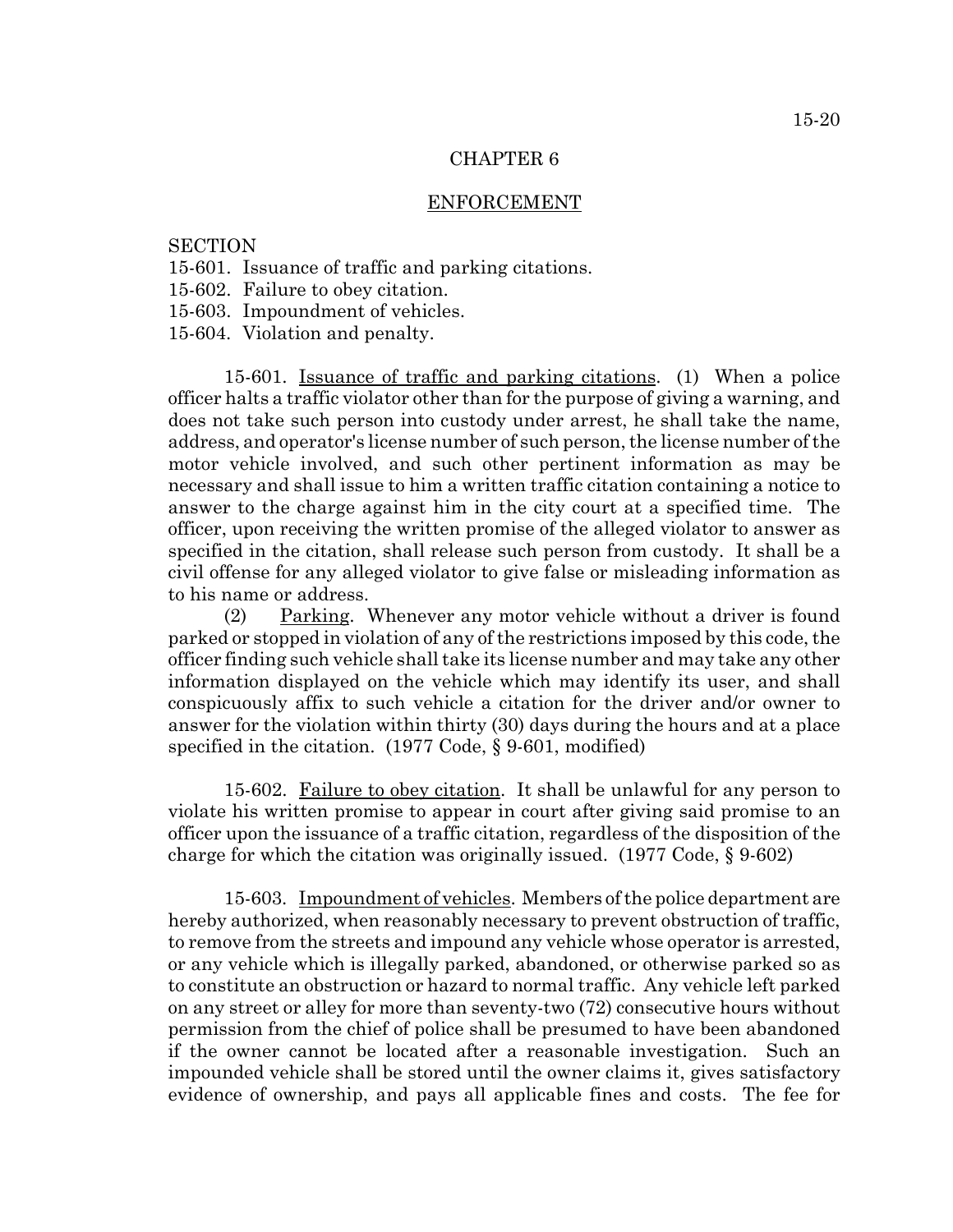impounding a vehicle shall be five dollars (\$5.00) and a storage cost of one dollar (\$1.00) per day shall also be charged. (1977 Code, § 9-604)

15-604. Violation and penalty. Any violation of this title shall be a civil offense punishable as follows: (1) Traffic citations. Traffic citations shall be punishable by a civil penalty up to fifty dollars (\$50.00) for each separate offense.

(2) Parking citations. (a) Parking meter. If the offense is a parking meter violation, the offender may, within thirty (30) days, have the charge against him disposed of by paying to the city recorder a fine of three dollars (\$3.00) provided he waives his right to a judicial hearing. If he appears and waives his right to a judicial hearing after thirty (30) days but before a warrant for his arrest is issued, his fine shall be ten dollars (\$10.00).

(b) Other parking violations excluding handicapped parking. For other parking violations, excluding handicapped parking violations, the offender may, within thirty (30) days, have the charge against him disposed of by paying to the city recorder a fine of ten dollars (\$10.00) provided he waives his right to a judicial hearing. If he appears and waives his right to a judicial hearing after thirty (30) days but before a warrant is issued for his arrest, his civil penalty shall be twenty-five dollars (\$25.00).

(c) Handicapped parking. Parking in a handicapped parking space shall be punished by a civil penalty of one hundred dollars (\$100.00).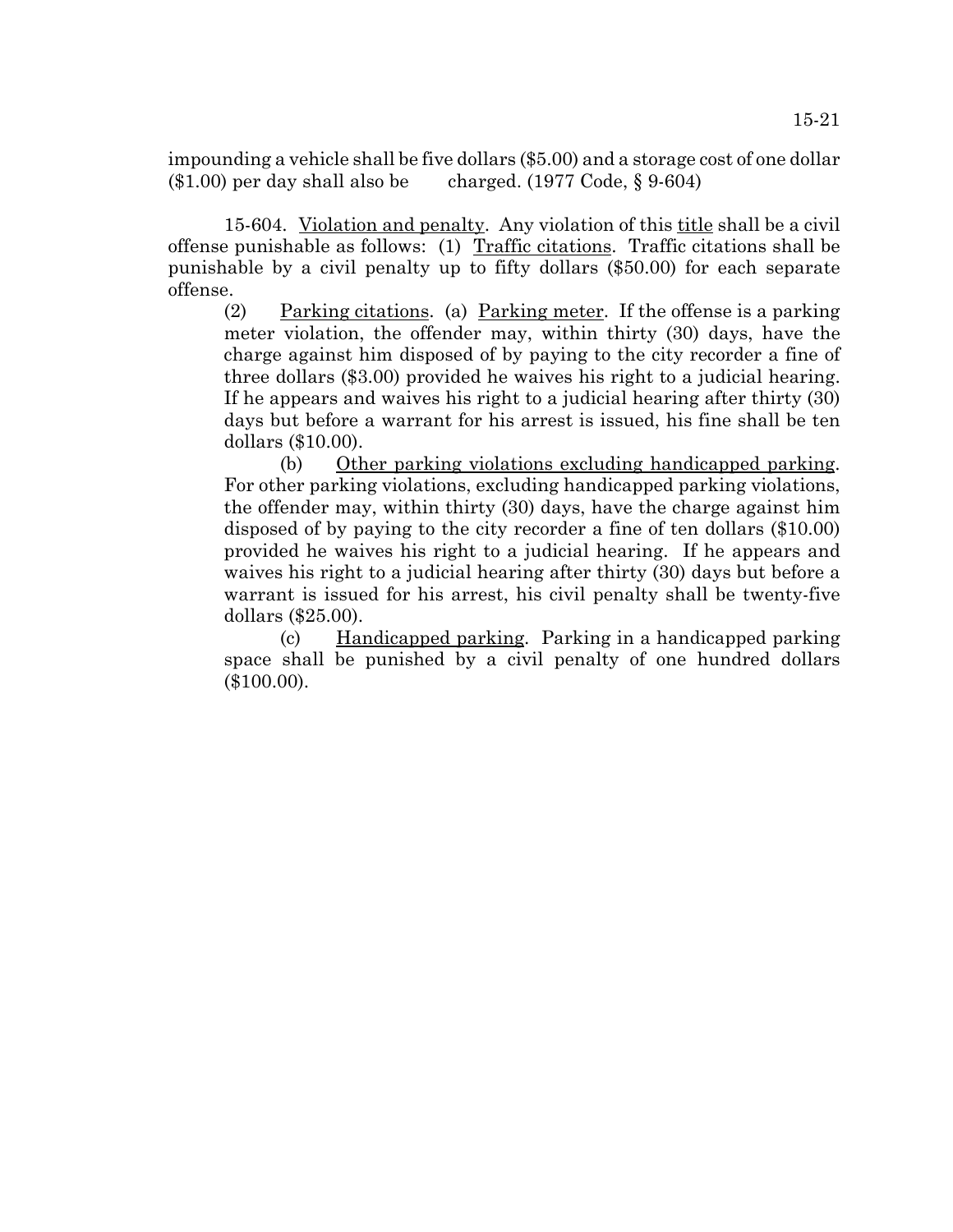### INOPERATIVE MOTOR VEHICLES

## **SECTION**

- 15-701. Declaration of purpose.
- 15-702. Storage on private property restricted.
- 15-703. Removal required.
- 15-704. Notice to remove.
- 15-705. Refusal to remove.
- 15-706. Removal by city.
- 15-707. Entry to remove; removal by owner.

15-701. Declaration of purpose. In enacting this chapter, the council finds and declares that the accumulation and storage of abandoned, wrecked, junked, partially dismantled, or inoperative motor vehicles, on private property, which motor vehicles are in the nature of rubbish and unsightly debris, violates, in many instance detrimental to the healthy, safety, and welfare of the community in that such conditions tend to interfere with the enjoyment of and reduce the value of private property; invite plundering, create fire hazards and other safety and health hazards to minors as well as adults, interfere with the comfort and well being of the public and create, extend, and aggravate urban blight, and that the public health, safety, and general welfare require that such conditions be regulated, abated, and prohibited. (Ord. # 267-A, April 1990)

15-702. Storage on private property restricted. It shall be unlawful to park, store, or leave, or to permit the parking or storing of any licensed or unlicensed motor vehicle of any kind, for a period in excess of 30 days, when such vehicle is in a rusted, wrecked, junked, partially dismantled, inoperative, or abandoned condition, whether attended or not, upon any private property within the city unless the same is completely enclosed within a building or unless it is in connection with a business enterprise operated in a lawful place and manner and licensed as such, when necessary to the operation of such business enterprise. (Ord. # 267-A, April 1990)

15-703. Removal required. The accumulation and storage of one or more such motor vehicle in violation of the provisions of this chapter shall constitute rubbish and debris and a nuisance detrimental to the health, safety, and general welfare of the inhabitants of the city. It shall be the duty of the registered owner of such motor vehicle and it shall also be the duty of the person in charge or control of the private property upon which such motor vehicle is located, whether as owner, tenant, occupant, lessee, or otherwise, to remove the same to a place of lawful storage, or to have the motor vehicle housed within a building or behind a sight obscuring screen to the public. (Ord. # 267-A, April 1990)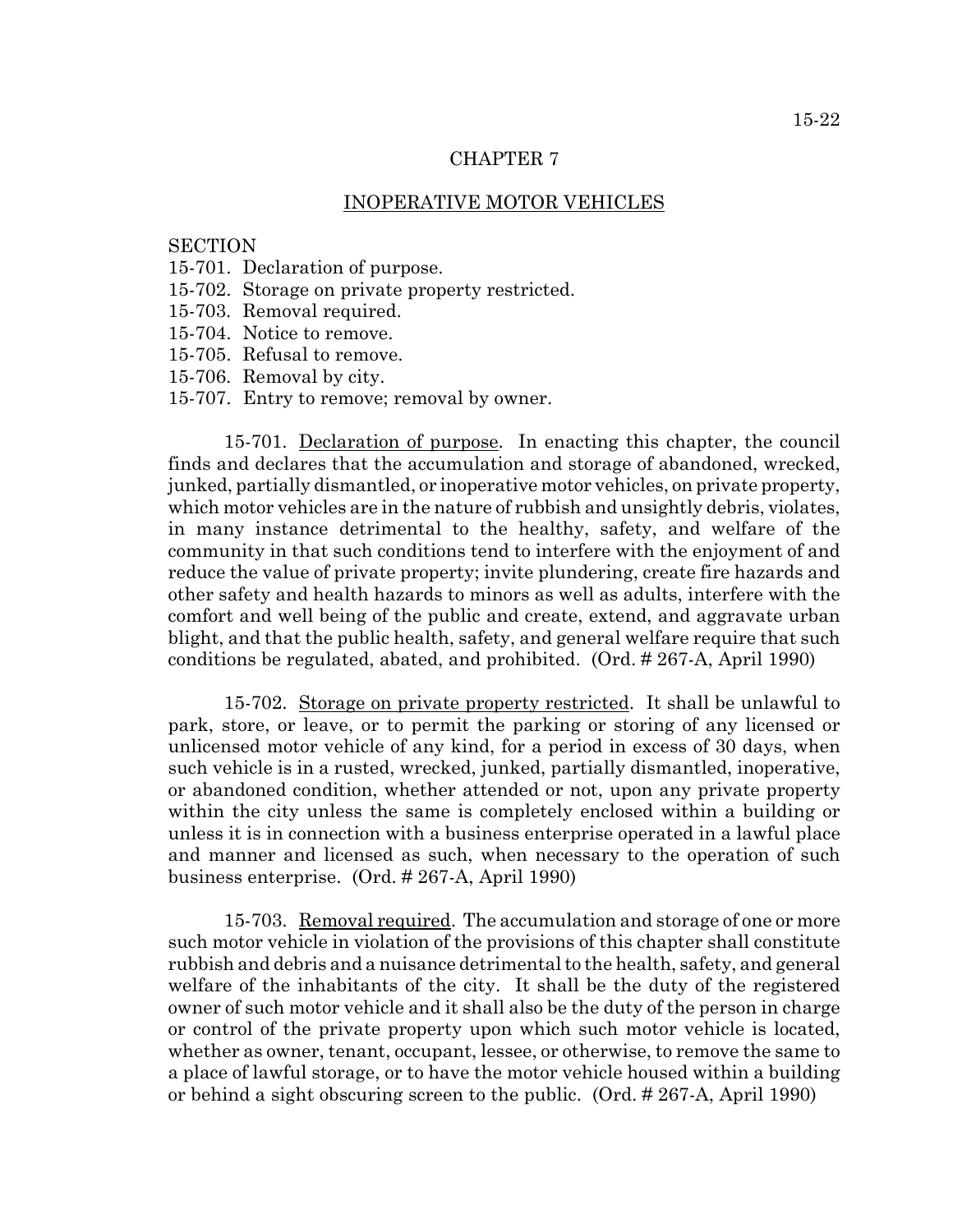15-704. Notice to remove. Whenever there is reasonable grounds to believe that a violation of the provisions of this chapter exists, the city manager shall give, or cause to be given, written notice to the registered owner of any motor vehicle which is in violation of this chapter, or shall give such notice to the owner or person in lawful possession or control of the private property upon which such motor vehicle is located, or shall give such notice to both the registered owner and to the owner or person in lawful possession or control of such private property that said motor vehicle violates the provisions of this chapter, and demand that said motor vehicle be removed to a place of lawful storage within 30 days, or that within 30 days, the same be housed in a building where it will not be visible or behind sight obscuring screen to the public. Service of such notice shall be by mail duly posted, return receipt required. (Ord. # 267-A, April 1990)

15-705. Refusal to remove. Any person who fails, neglects, or refuses to remove the abandoned, wrecked, junked, partially dismantles, or inoperative motor vehicle or house the same and abate said nuisance in accordance with the notice as provided herein, shall be in violation of the provisions of this chapter and any person found to be in violation of chapter shall be guilty of a misdemeanor and subject to a fine of not less than five dollars (\$5.00) nor more than five hundred dollars (\$500.00) upon conviction of said offense in the City of Collegedale Municipal Court. Each day such violation is committed or permitted to continue shall constitute a separate offense and shall be punishable as such hereunder. (Ord. # 267-A, April 1990)

15-706. Removal by city. In addition to and not in lieu of any other procedure prescribed in this chapter or in this code for removal of abandoned motor vehicles from private property, if the registered owner of any motor vehicle which is in violation of this chapter or the owner or person in lawful possession or control of the private property upon which the same is located shall fail, neglect, or refuse to remove or house such abandoned, wrecked, junked, partially dismantled, or inoperative motor vehicle in accordance with the notice given pursuant to the provisions of this chapter, the city manager may remove and dispose of such motor vehicle in the manner provided for by chapter 16 of title 55, Tennessee Code Annotated, particularly section 55-16-103, 55-16-104, and 55-16-106. he may therefore maintain an action in the name of the city, in the appropriate court, against any person or persons upon whom notice was served as required by this chapter to recover the costs of removing and disposing of such motor vehicle in the event the proceeds of any sale thereof shall be insufficient to recover such costs. (Ord. # 267-A, April 1990)

15-707. Entry to remove; removal by owner. The city manager, code enforcement officer, chief of police, any regularly employed and salaried officer of the police department of the city, contracting agents, and authorized officers,